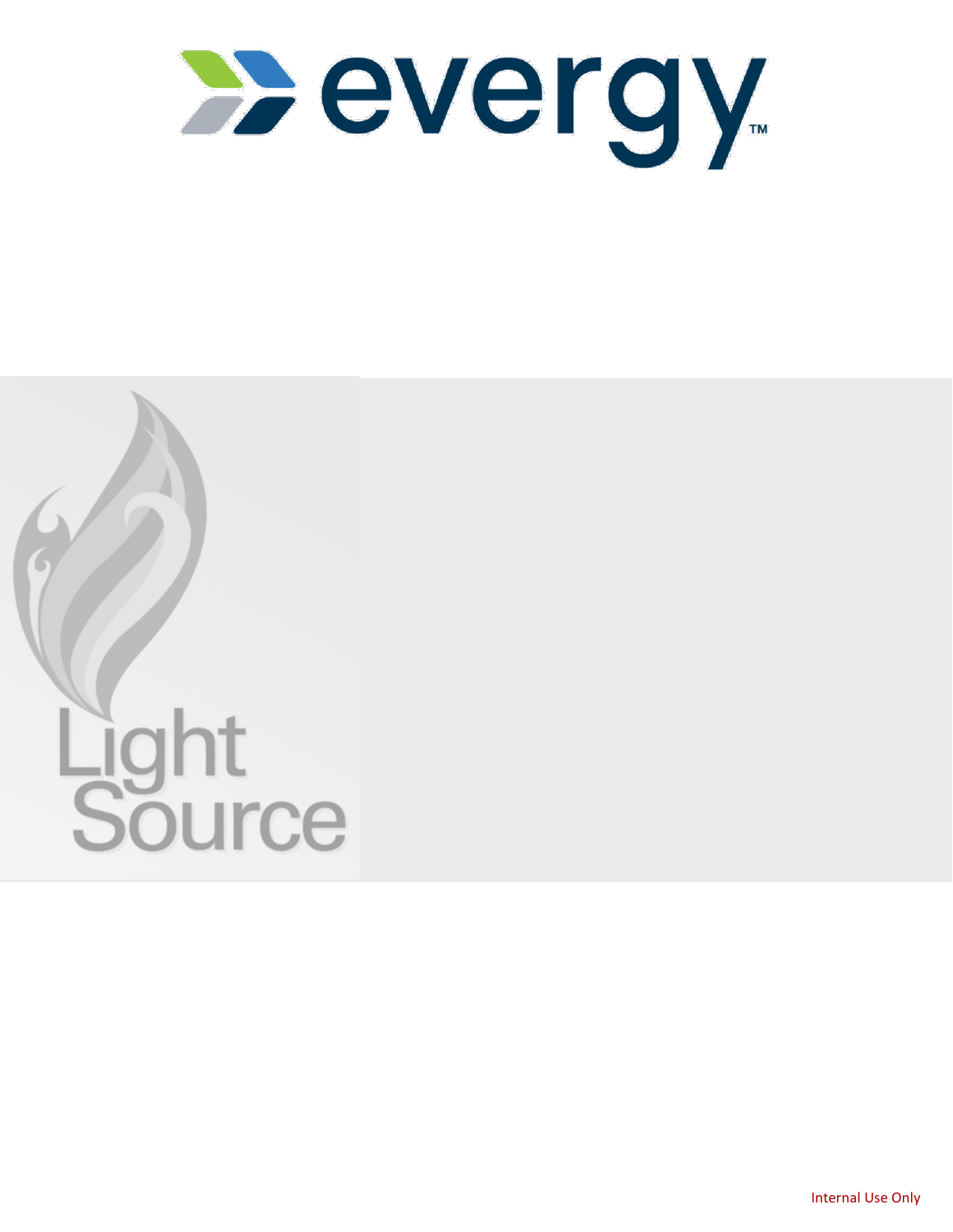# Contents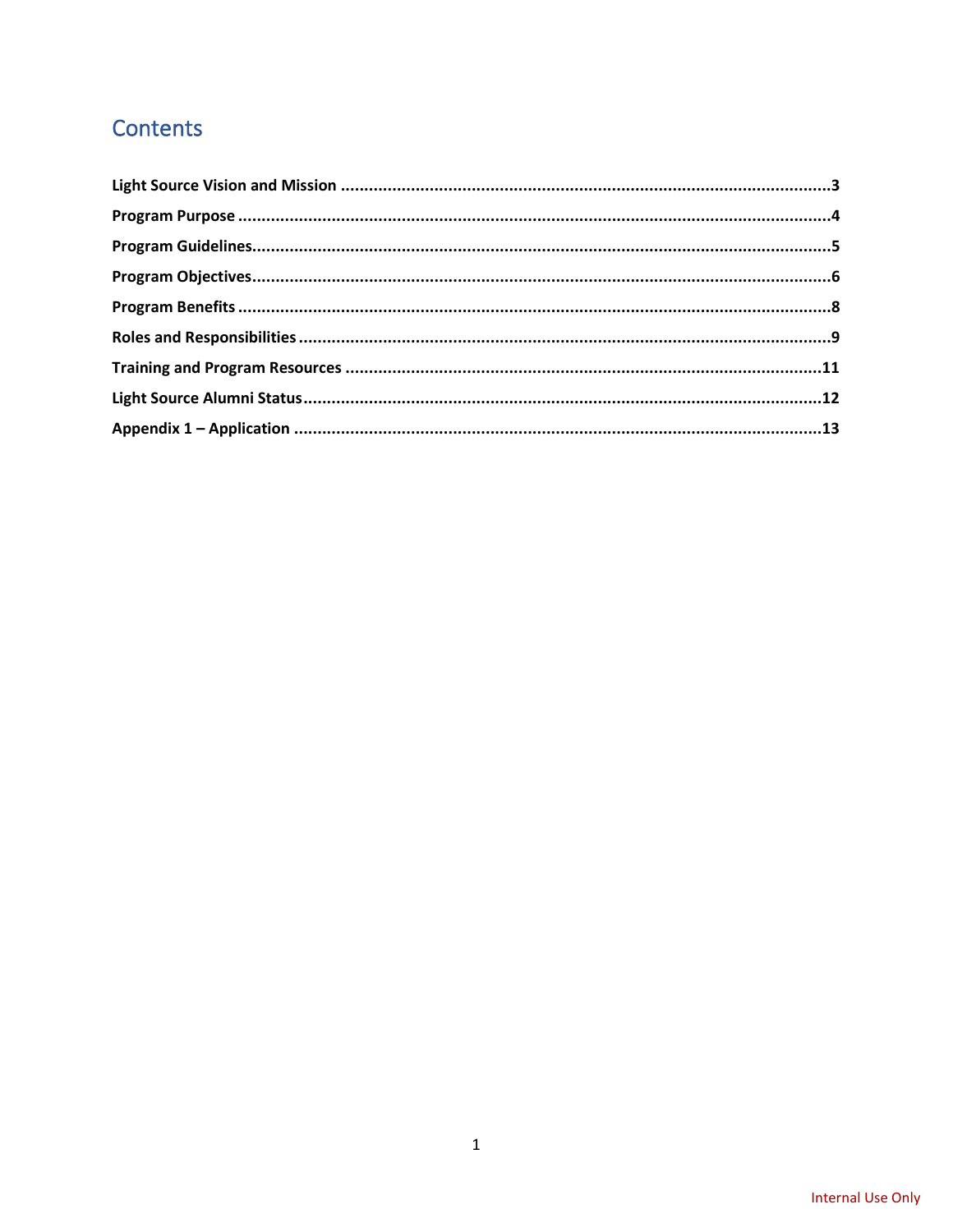



Evergy is committed to Supplier Diversity. For more than three decades, through our history with legacy KCP&L, we have been a leader in developing relationships with minority, veteran, and women business enterprises to compete for corporate contracts and succeed in every sector of our business.

Through this rich history, we have been recognized by the community as a business partner of choice. Today Evergy continues this commitment to being a leader in Supplier Diversity. and empowering a better future in the communities we serve.

We look forward to working with you.

Sincerely,

Terry Bassham CEO Evergy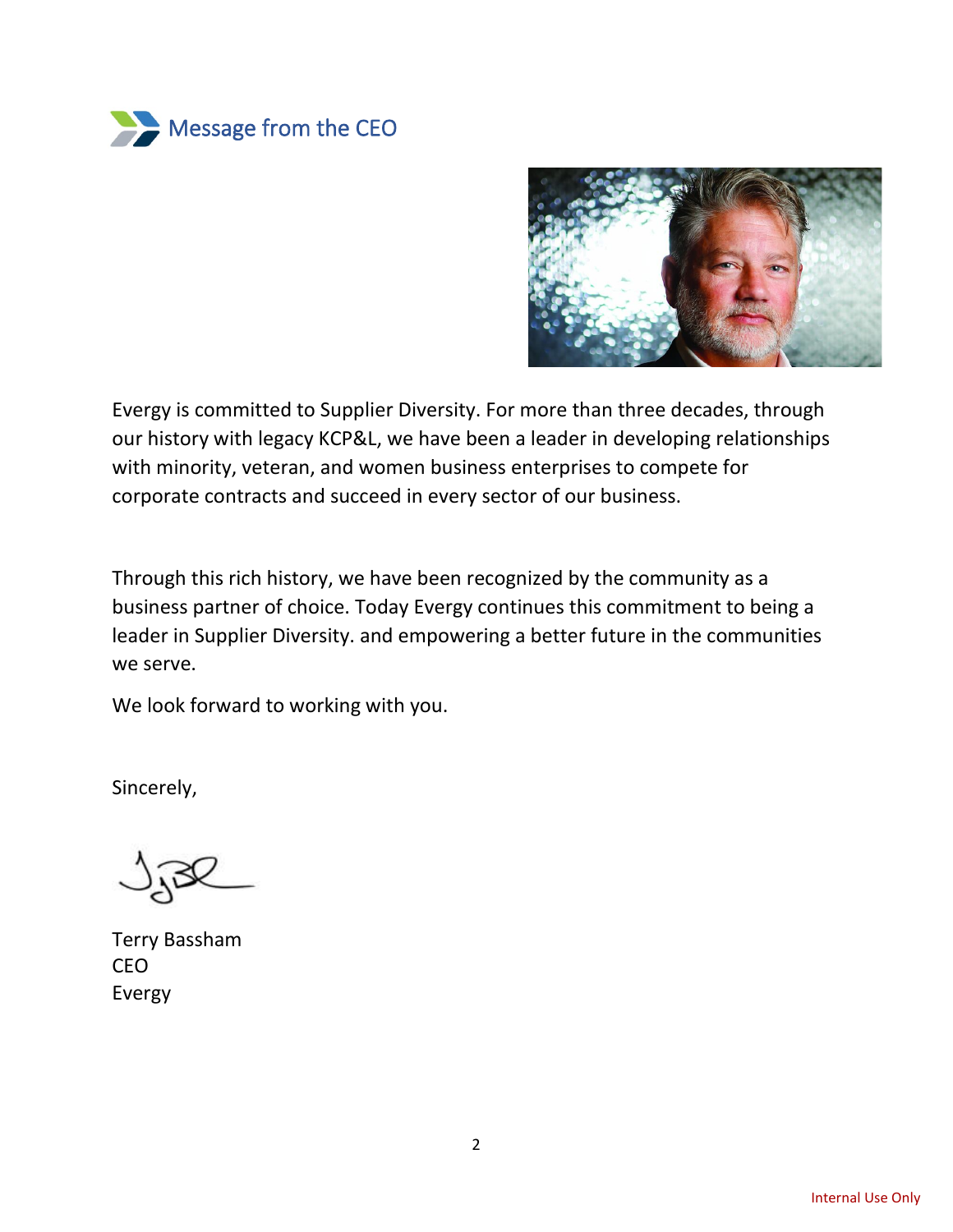<span id="page-3-0"></span>

# Vision

To provide guidance and connections to emerging diverse suppliers in our service territory by helping them grow, develop and be viable and sustainable business partners.

Mission

"Empowering a better future in the communities we serve."

This is the cornerstone of Evergy's guiding principles and it is the soul of Evergy's Light Source program.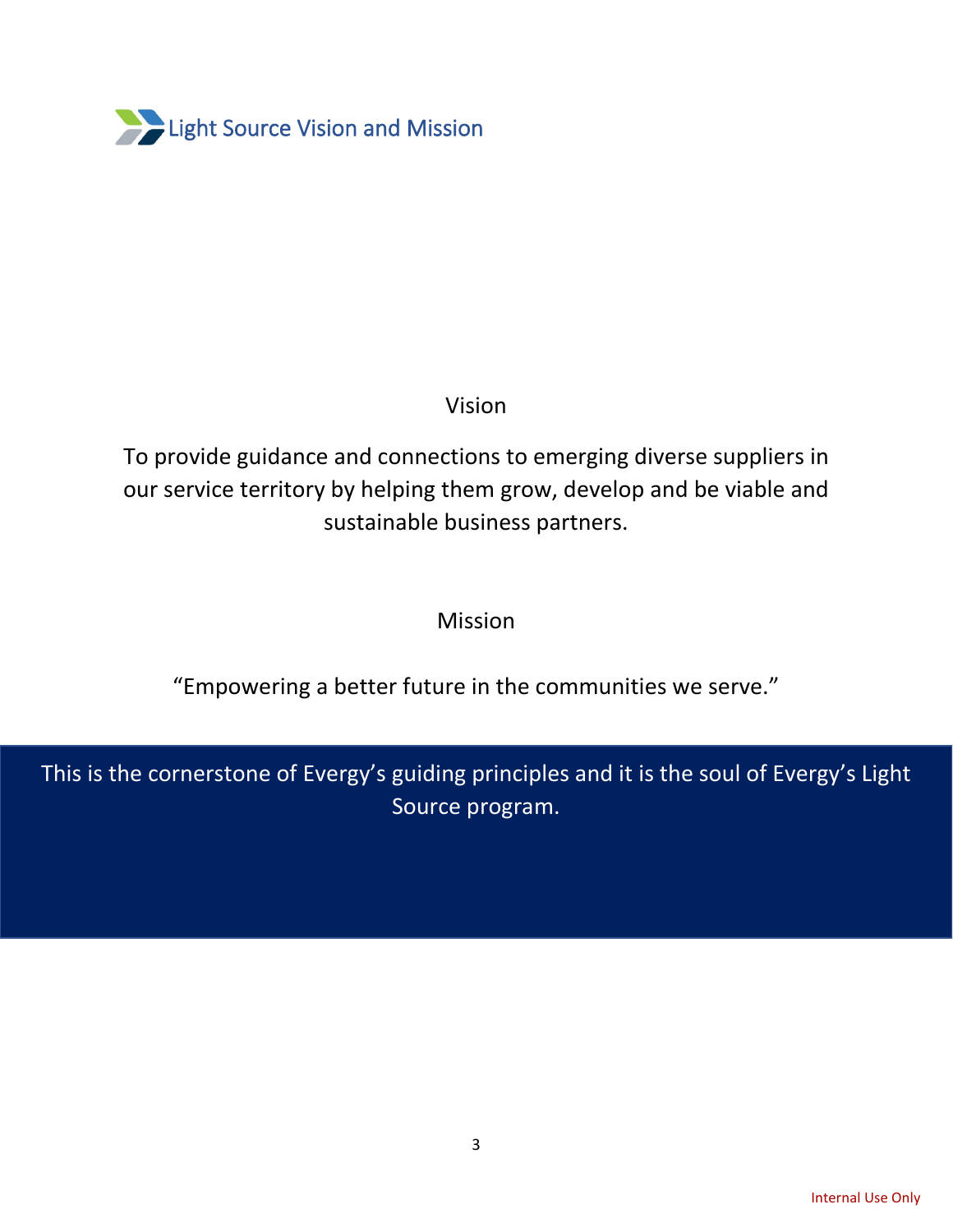<span id="page-4-0"></span>

Light Source is a mentoring program that seeks to nurture emerging minority, veteran, and women-owned businesses in the community.

Light Source supplier Mentees are paired with a senior Evergy leader (Champion) and a procurement advocate. These individuals provide business advice and counsel, connects them with training options and helps expand their network of contacts and business opportunities. Through the Light Source program, Evergy helps local diverse businesses grow – and when they succeed, our company, their company, and our community wins through economic development.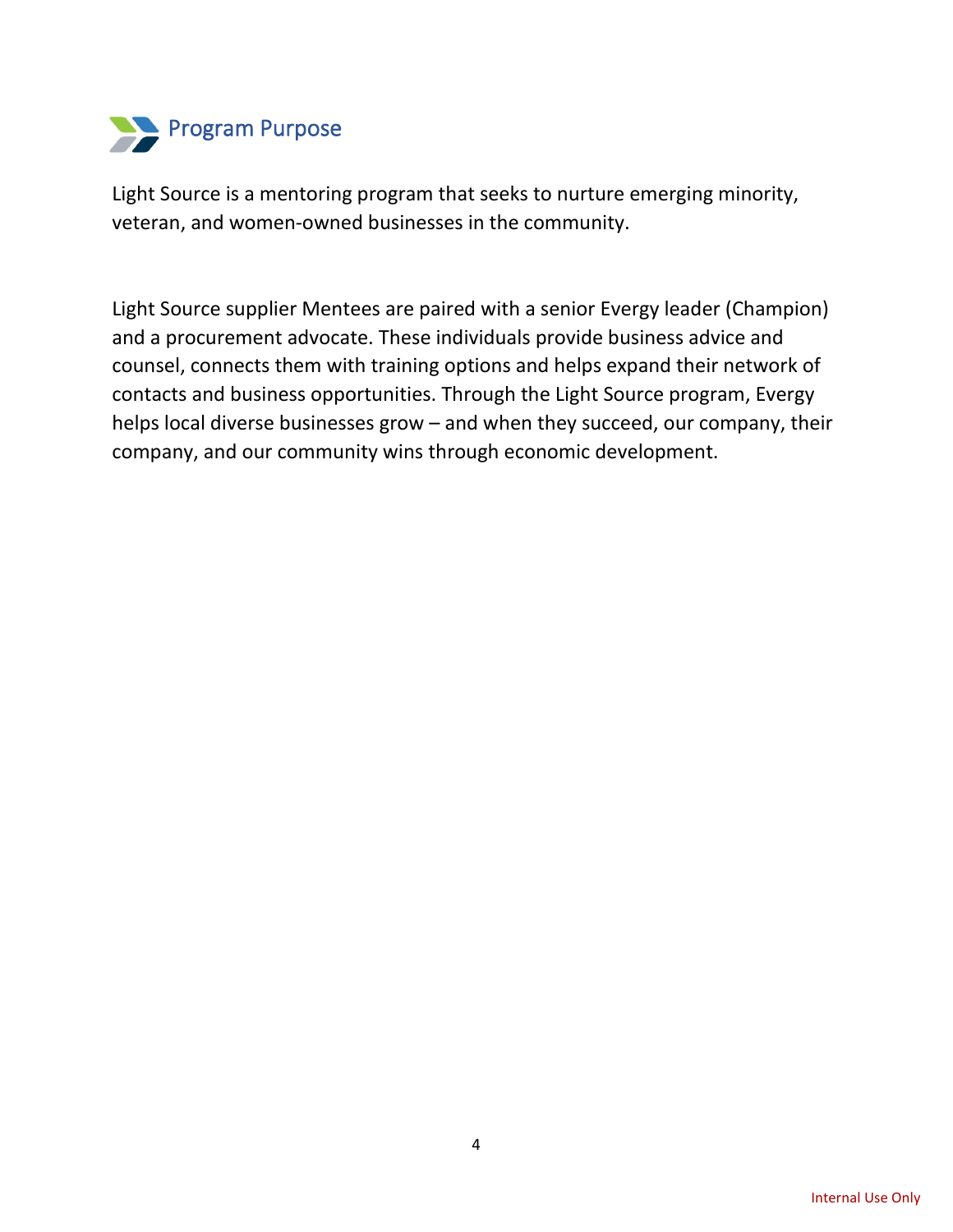<span id="page-5-0"></span>

- Suppliers seeking to participate in the program must meet minimum eligibility requirements and qualifications listed below.
	- o Be a minority, veteran, LGBT or woman-owned business located within the communities served by Evergy.
	- o Preference is given to emerging diverse businesses in distressed areas of Evergy's service territory, particularly those who have a strong desire to grow and create jobs within the distressed areas.
	- o Meet Evergy's safety requirements.
	- o Have a desire to grow their business.
- Applications to the Light Source (LS) Program are accepted throughout the year and graduation from the program occurs as agreed upon by mentor and mentee. Evergy reserves the right to limit participation in the program.
- Referrals are made to the Supplier Diversity Managers. Upon candidate evaluation the SD Managers will recommend to the VP of Supply Chain qualified candidates. The VP of Supply Chain will determine approval of the successful candidates and these will be ratified by the LightSource Committee of the Supplier Diversity Advisory Council.
- LS participant, Executive champion/sponsor and Procurement advocate will meet regularly, at a frequency and schedule mutually agreed upon.
- Participant agrees to provide an agenda in advance of regularly scheduled meetings and supply any pending reports agreed upon in prior meetings to their Executive Champion and the Supplier Diversity Manager. In addition, at the 12-month mark of the program, mentee agrees to provide a year-end dashboard that summarizes their financial position and provides an executive summary outlining the benefits and/or challenges of the LS program to the team. Issues, action plans,

5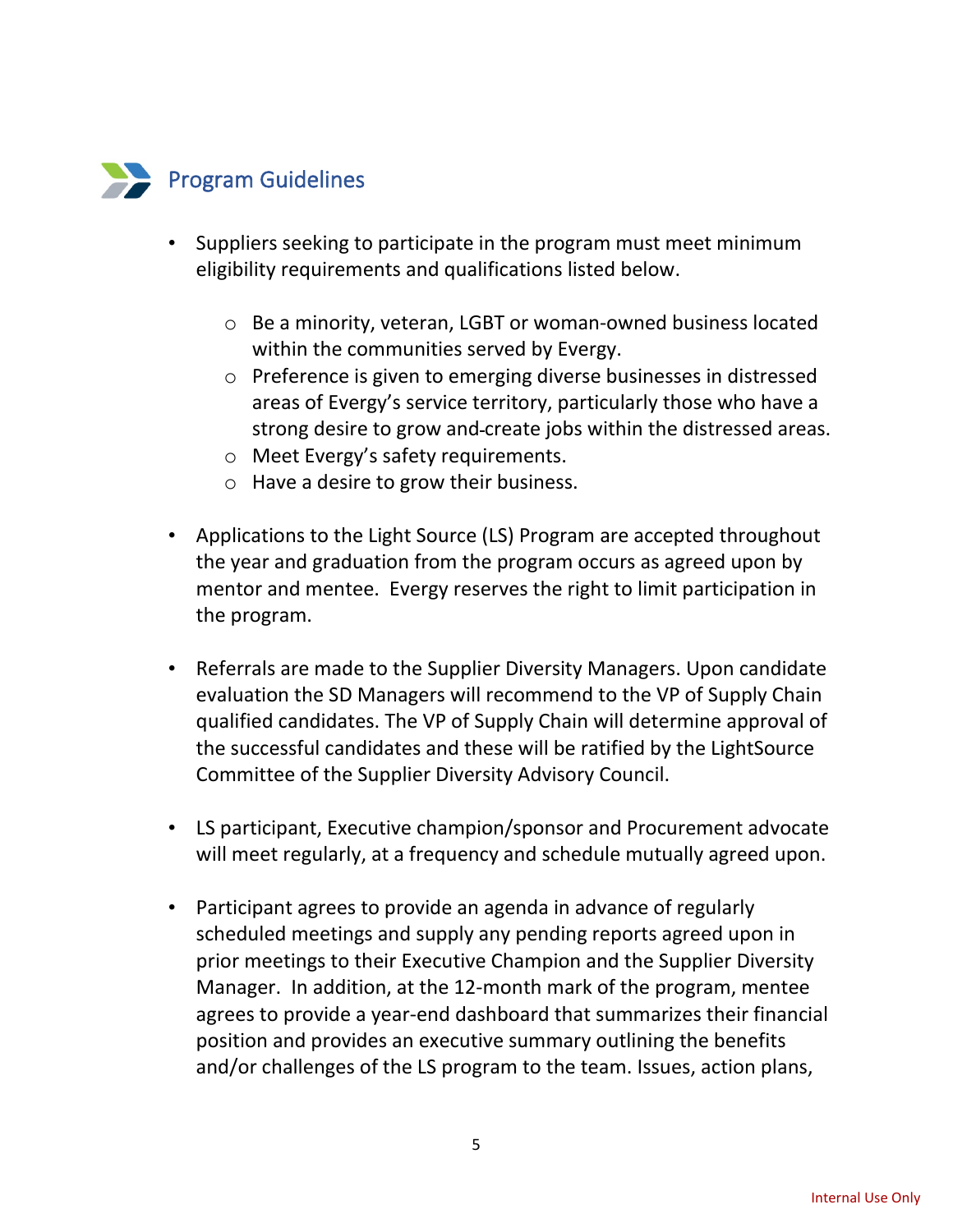and results will be discussed regularly, tracked and monitored using a Scorecard.

- The agendas and the notes from the meetings will be compiled by the Supplier Diversity Managers.
- CEO will be updated on what suppliers and mentors are paired together and how the suppliers are doing in the program.
- There is a minimum, 1 year, commitment to the Program, but participation can be renewed for up to a total of 2 years based on mutual agreement.
- After successful completion of the Light Source Program, participants will graduate to Alumni Status.

<span id="page-6-0"></span>

The objectives of the Light Source program are to:

- Mentor and nurture emerging diverse businesses to be sustainable and profitable enterprises
- Support job growth in distressed areas of local communities
- Provide opportunities to:
	- Grow network of business contacts
	- Develop business acumen
	- Develop financial skills
	- Nurture operational capabilities
	- Increase networking
- Enhance supplier resource base
- Support Evergy Supplier Diversity goals and increase awareness of Evergy Supplier Diversity program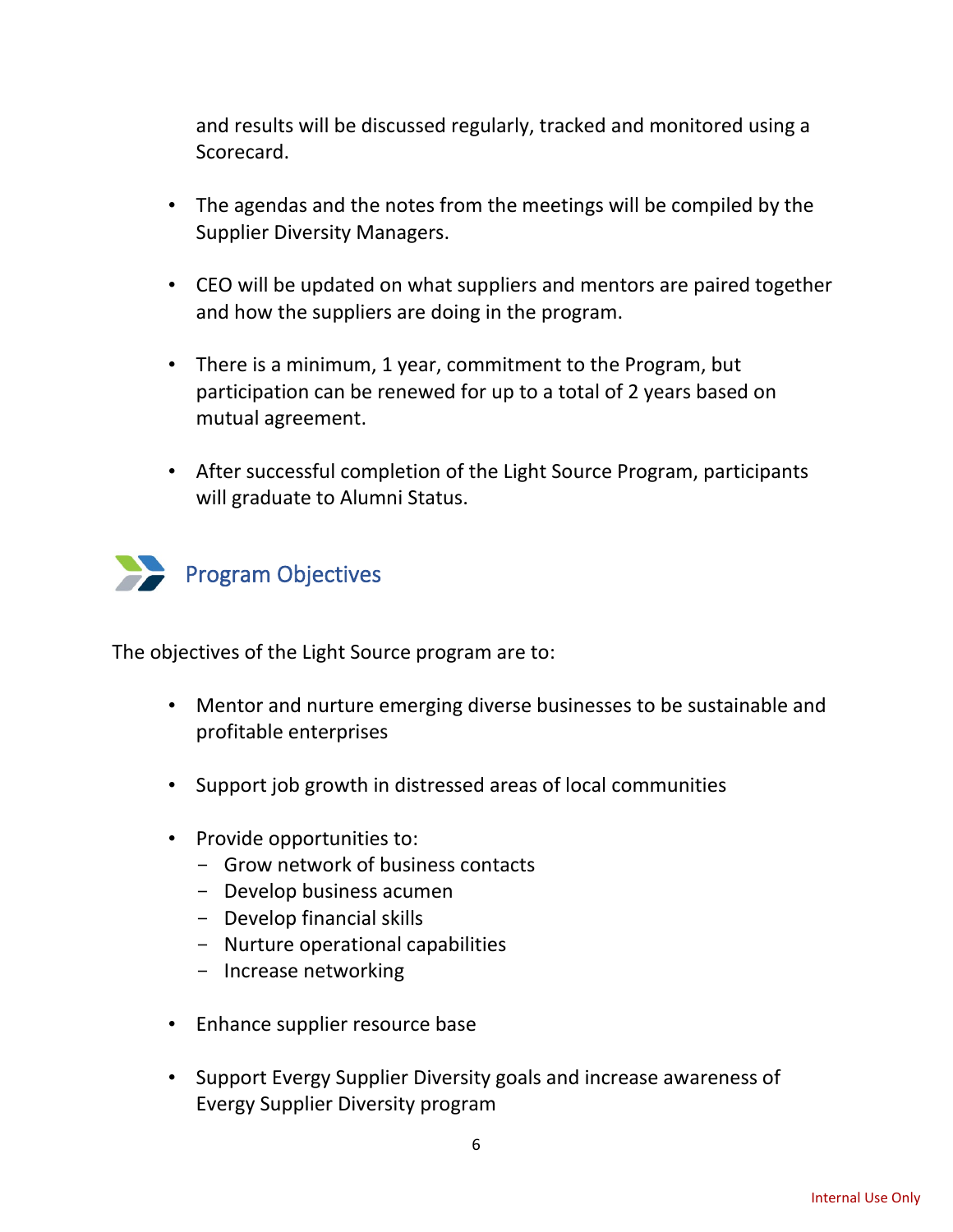• Foster economic development & community improvement

The Light Source program **is not**:

- *An opportunity to automatically win/grant Evergy business*
- *A guarantee for business success*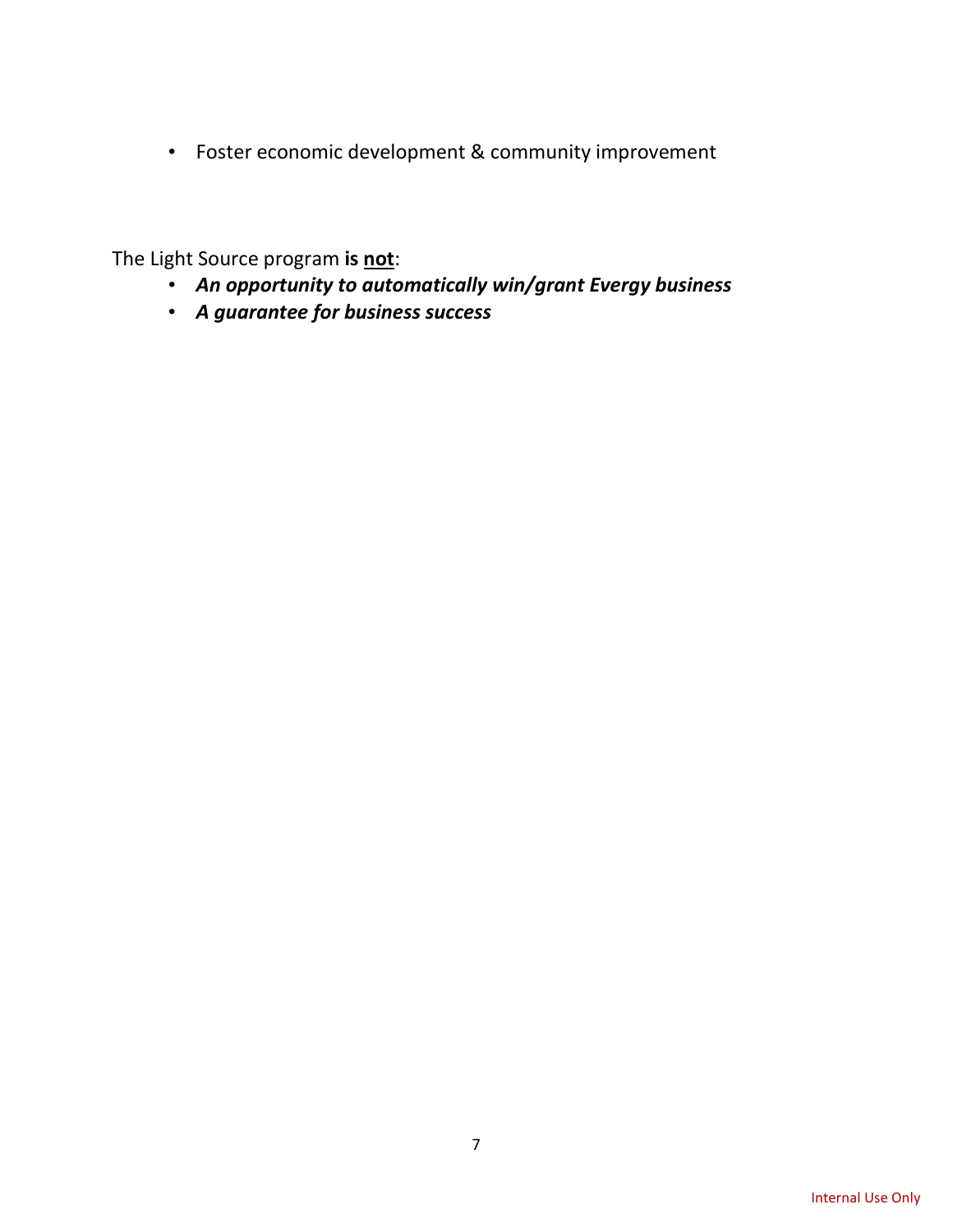<span id="page-8-0"></span>

#### **Benefits of Light Source to Mentees:**

- Gain a better understanding of bid and award procedures
- Gain exposure and access to a variety of business resources and expertise
- Enhance capabilities and skills
- Increase visibility in the community
- Participate in workshops and training opportunities
- Gain access to conference and meeting rooms

#### **Benefits of the Light Source Program for Evergy:**

- Strengthen relationships with diverse suppliers
- Develop suppliers in ways that benefit the company
- Enhance supplier resource base
- Foster economic development and community improvement
- Further supplier diversity outreach and development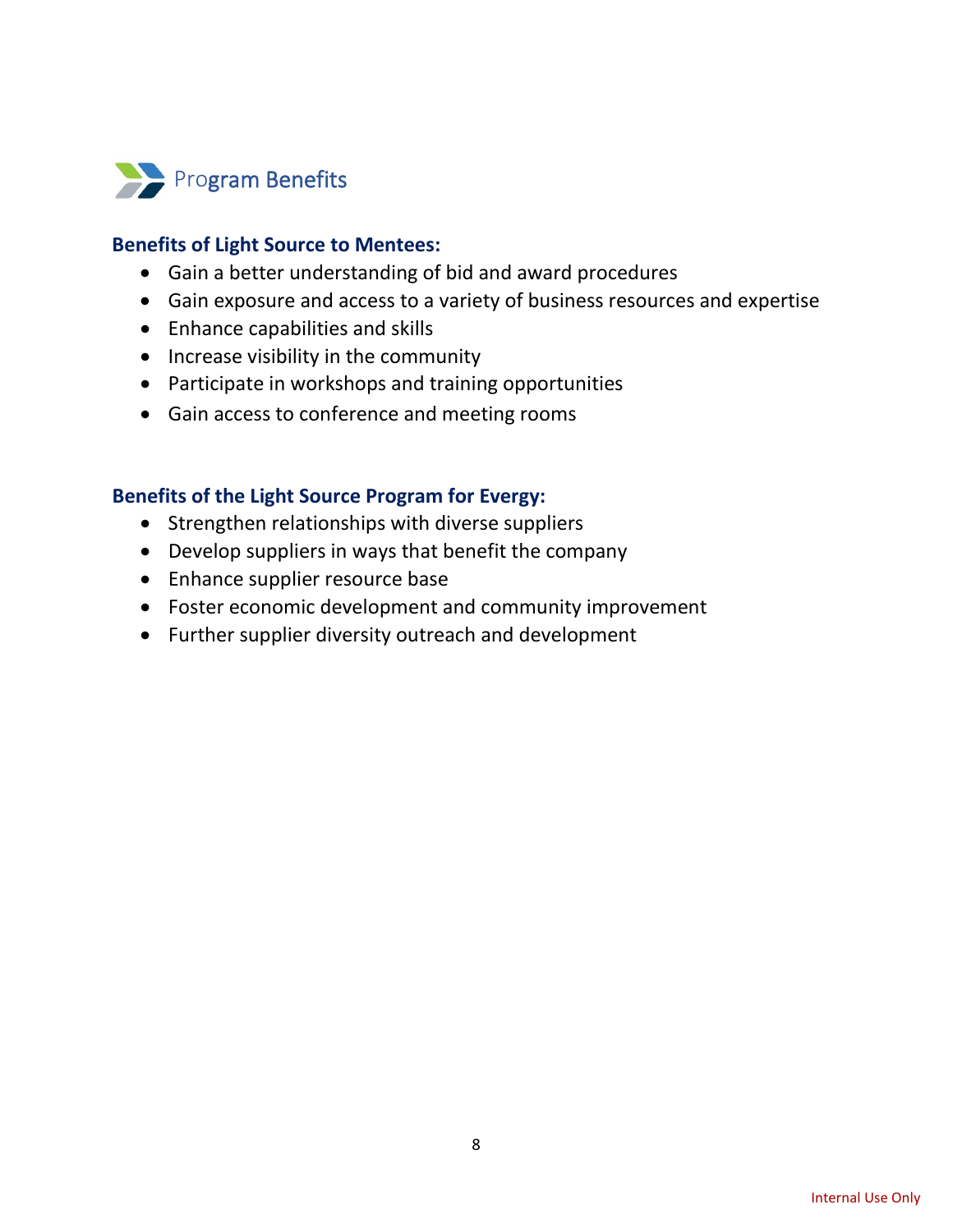<span id="page-9-0"></span>

The success of the program and quality of the relationships is dependent upon the level of commitment by everyone involved. Please dedicate the time and come prepared to each meeting/event.

# **Evergy Light Source Champion (Executive)**

- Shares potential business opportunities with the participant.
- Shares networking/connection opportunities with participant.
- Identifies training opportunities for the participant.
- Provides guidance and advice on topics impacting the business such as financials, business plans, leadership skills etc.
- Provides feedback upon conclusion of bid and award events (if any), along with the Procurement Advocate.
- Ensures confidentiality of information shared.
- Complies with the guidelines of the Light Source Program.
- Meets with the supplier to discuss their current status, implement action plans, and determine measurable progress.
- Work with Supplier Diversity Manager as needed to identify a team of Evergy business contacts, if subject matter support is desired.
- Complies with the guidelines of the LS Program.

# **Light Source Supplier (Minority/Women/Veteran-Owned Business Enterprise)**

- Establishes goals and objectives for their meeting with executives for the year and sets agenda for each meeting.
- Provides open and honest communication about their business with mentor.
- Is proactive in assessing their current needs.
- Attends review meetings with executive and asks questions that will assist you in growing your business
- Shares business information (successes and failures), financials and business plan with executive on a confidential basis.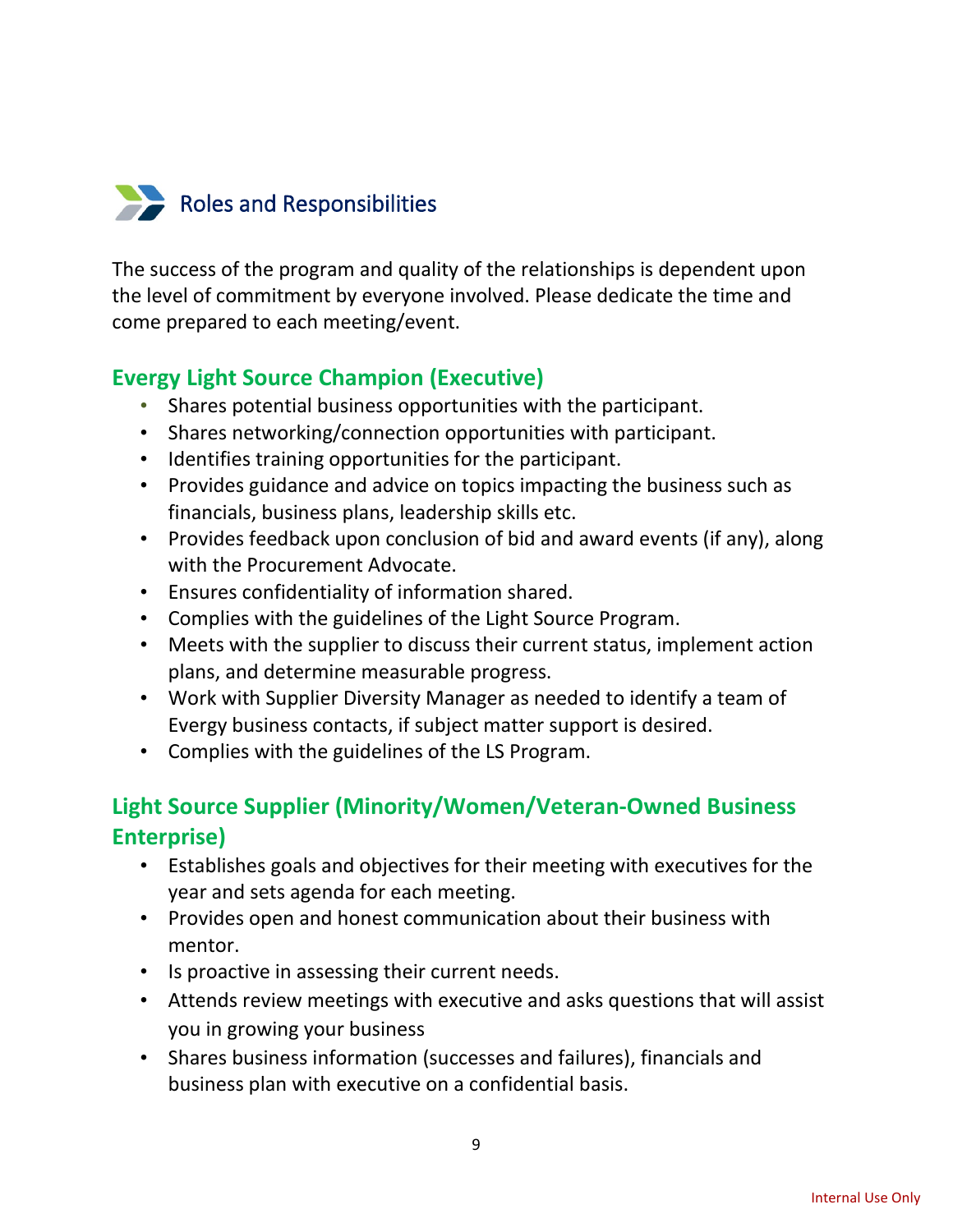- Submits agenda prior to every meeting and a year-end dashboard. *(If not submitted may be released from program.)*
- Must be in good standing if doing business with Evergy.
- Adheres to Evergy procurement policies and procedures.
- Must read and sign Code of Ethical Business Conduct
- Must be a certified M/WBE/VO or in the process of being certified.
- Complies with the guidelines for the LS Program.

## **Procurement Advocate**

Communicates with Supplier on:

- How to do business with Evergy (RFP's, etc)
- Safety #1
- Ensure inclusion in upcoming opportunities
- Provides feedback if supplier wins bid and if not provides guidance
- Guidance on RFP's with other companies

Communicates with Executive on:

- Bid & bid opportunities
- Contract Awards
- Supplier performance
- Issues or opportunities for improvement
- Attends quarterly executive-supplier meetings

# **Supplier Diversity Manager (SDM)**

- Administers Light Source Program and alumni events.
- Identifies and qualifies potential Light Source suppliers with the assistance of the SD Advisory Council and approval of VP, Supply Chain
- Acts as liaison between Participant, Executive and Procurement Advocate.
- Helps identify and communicate M/WBE/VO training and business development opportunities.
- Prepares and maintains periodic reports to Executive and participants.
- Provides guidance to participants and Executive on goals/objective setting and meeting agendas.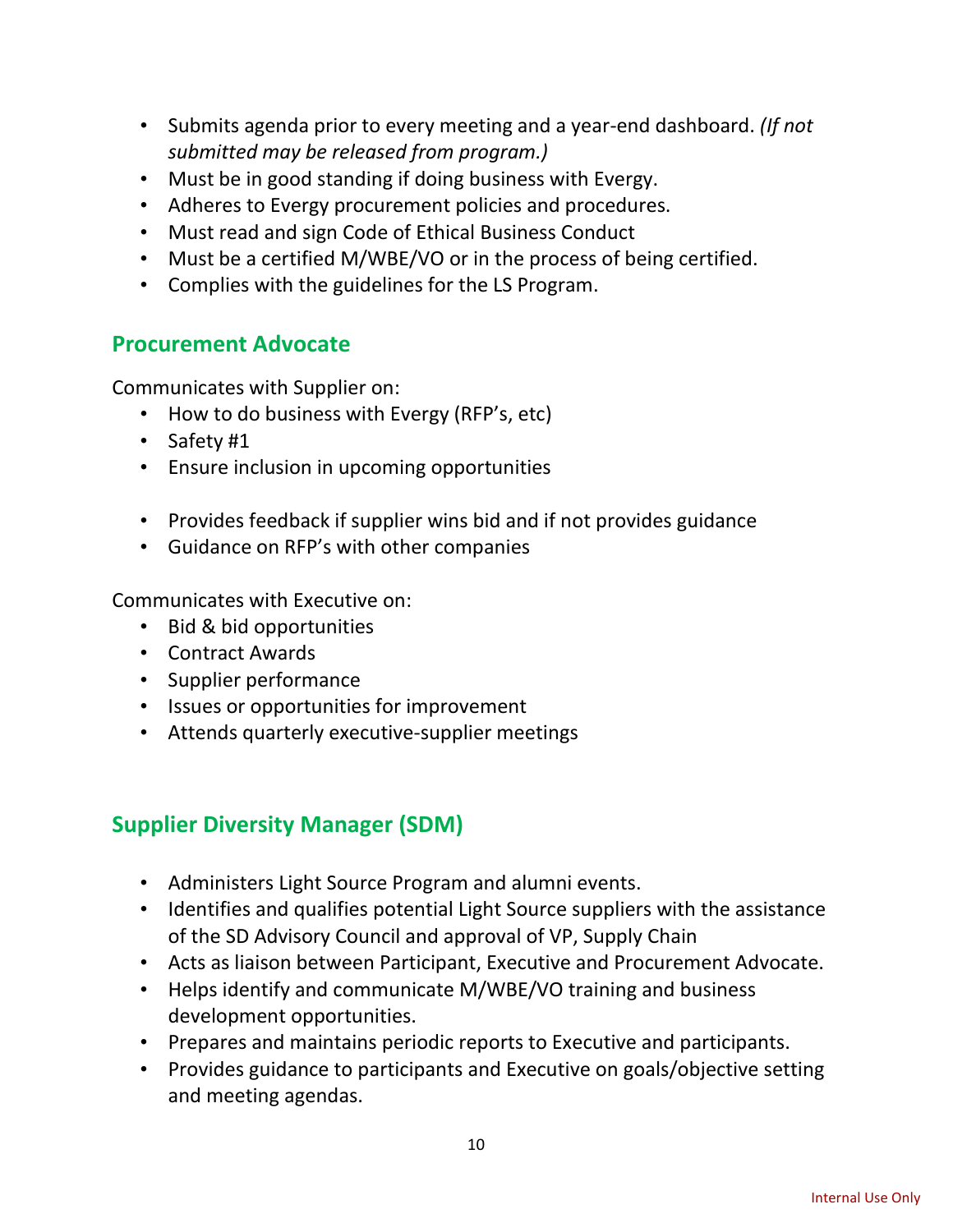<span id="page-11-0"></span>

One key to success is ongoing learning and access to information.

Training on the topics listed below will be offered by both internal and external resources available to Evergy. In addition, Champions will work with the Supplier Diversity Manager to connect Light Source Suppliers with Evergy subject-matter experts on an as-needed basis.

The following training may be offered based on Champion's assessment of needs:

#### **a. Finance**

- 1. Basic accounting and finance
- 2. Budgeting and cash flow

#### **b. Risk Management**

- 1. Insurance and bonding
- 2. Safety education and information
- 3. Financial risk
- 4. Business operating risk
- 5. Contractual and legal risk

#### **c. General Business**

- 1. Recruiting and retention of employees
- 2. Policies, processes and procedures
- 3. Marketing and sales

#### **d. Procurement Process**

- 1. RFP preparation
- 2. Pre-qualifications
- 3. Bid and award process

### *Evergy partners with several local organizations to provide other training opportunities.*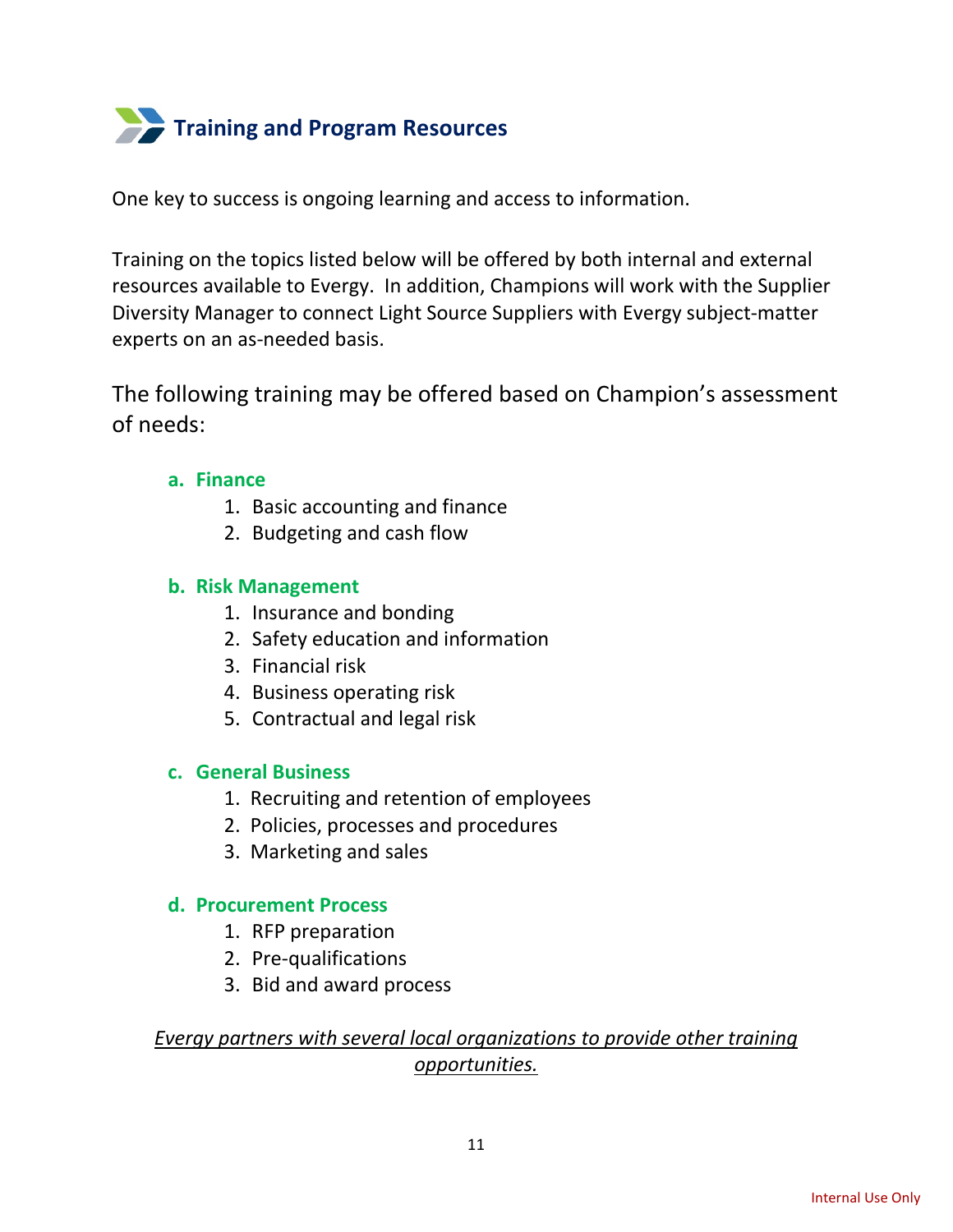<span id="page-12-0"></span>

- After successful completion of the Light Source Mentoring Program, mentees will graduate to alumni status.
- As alumni of the LS program, a supplier may continue to be invited to special networking and educational events.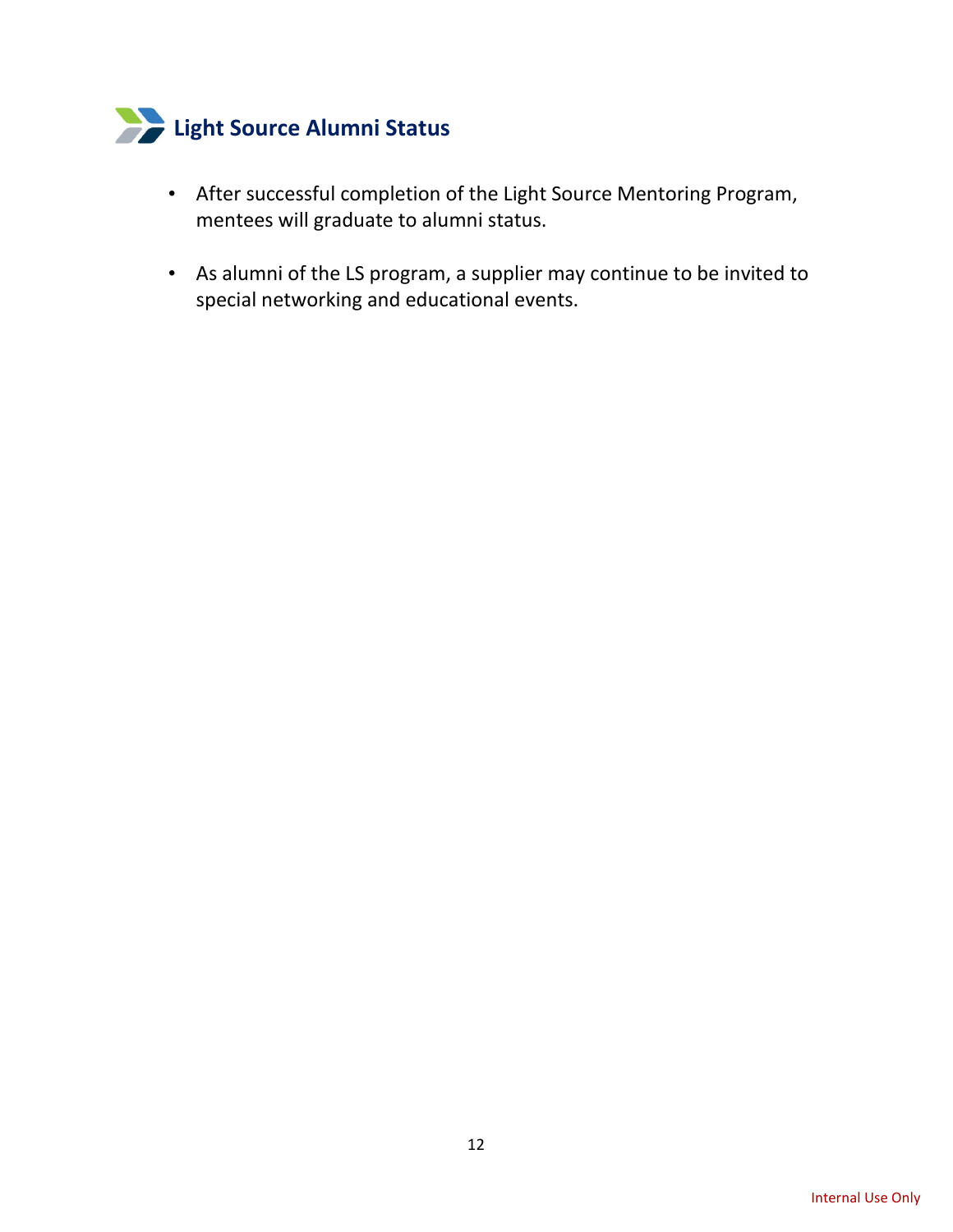<span id="page-13-0"></span>

# **Light Source Program Application**

| Date:                                                     |  |
|-----------------------------------------------------------|--|
| <b>Company Name:</b>                                      |  |
| Address:                                                  |  |
| <b>Company Telephone:</b>                                 |  |
| <b>Principal Participating in</b><br><b>Light Source:</b> |  |
| <b>Principal Telephone:</b>                               |  |
| <b>Referral Source:</b>                                   |  |

**Company Description – Business model, products and services. (200 words max):**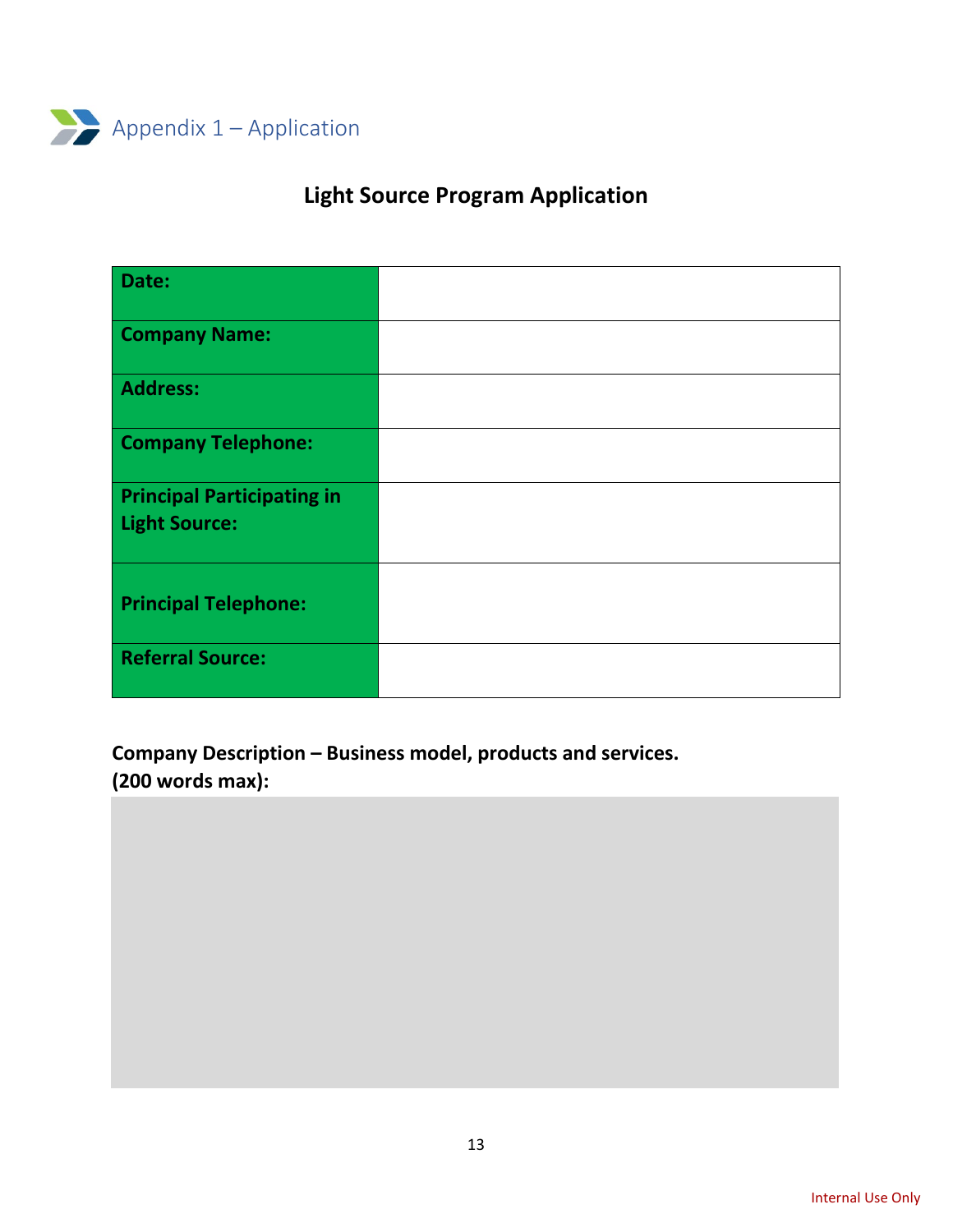**Why should you be considered for the Light Source Mentorship Program? (200 words max)** 



**Are you interested in growing your business? Y/N**

**How would you describe your desired growth?** *(Please use actionable items)*

*Examples: Develop a safety plan; Grow revenues \_\_\_\_%, Expand business to a new location; Grow clientele by \_\_\_%; Prepare to bid with larger companies; Develop a marketing strategy, Establish a sound financial reporting system; Learn about Human Resources; Explore Information Technology Solutions; Restructuring business, etc.*

- **1.**
- **2.**
- **3.**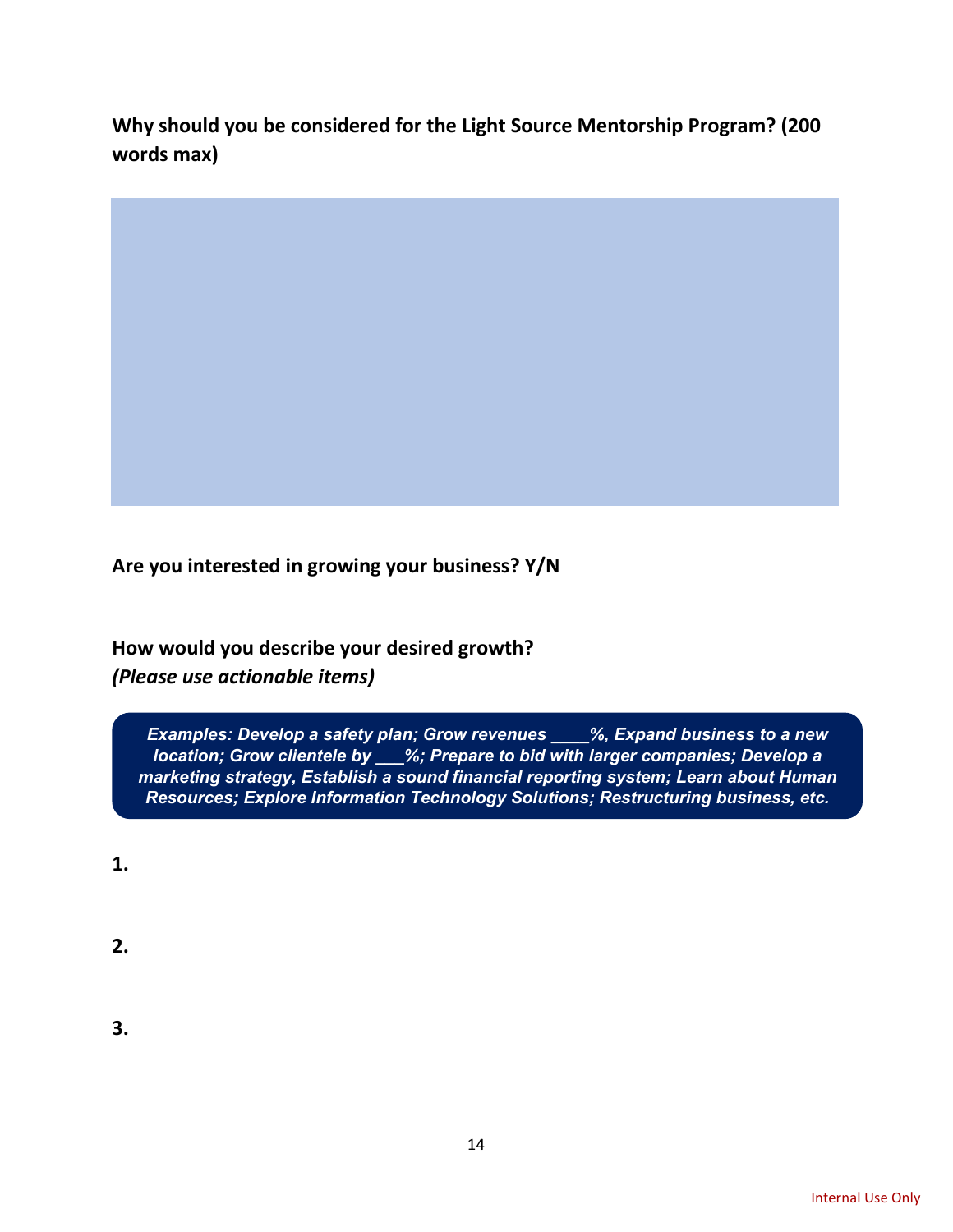**Please describe the business areas you need most help with (Circle or cross over the areas your business would benefit from support in.):** 

| Accounting/<br><b>Finance</b> | <b>Supply Chain</b>         | <b>Marketing</b>                      | Human<br><b>Resources</b>            | <b>Information</b><br><b>Technology</b> |
|-------------------------------|-----------------------------|---------------------------------------|--------------------------------------|-----------------------------------------|
| <b>Safety</b>                 | <b>Contract</b><br>Language | <b>Business</b><br><b>Development</b> | <b>Network</b><br><b>Development</b> | <b>Other</b>                            |

**If you chose other, describe the area you need support with:**

### **Financial and Operational Information:**

| Line Item                | <b>Current Year Budget</b> | Projected Year | <b>Desired Goal</b> |
|--------------------------|----------------------------|----------------|---------------------|
| Revenue                  |                            |                |                     |
| <b>Operating Expense</b> |                            |                |                     |
| Net Profit               |                            |                |                     |
| Cash In                  |                            |                |                     |
| Cash Out                 |                            |                |                     |
| Cash Flow                |                            |                |                     |
| <b>Total Assets</b>      |                            |                |                     |
| <b>Total Liabilities</b> |                            |                |                     |
| No. of Employees         |                            |                |                     |
| No. of Customers         |                            |                |                     |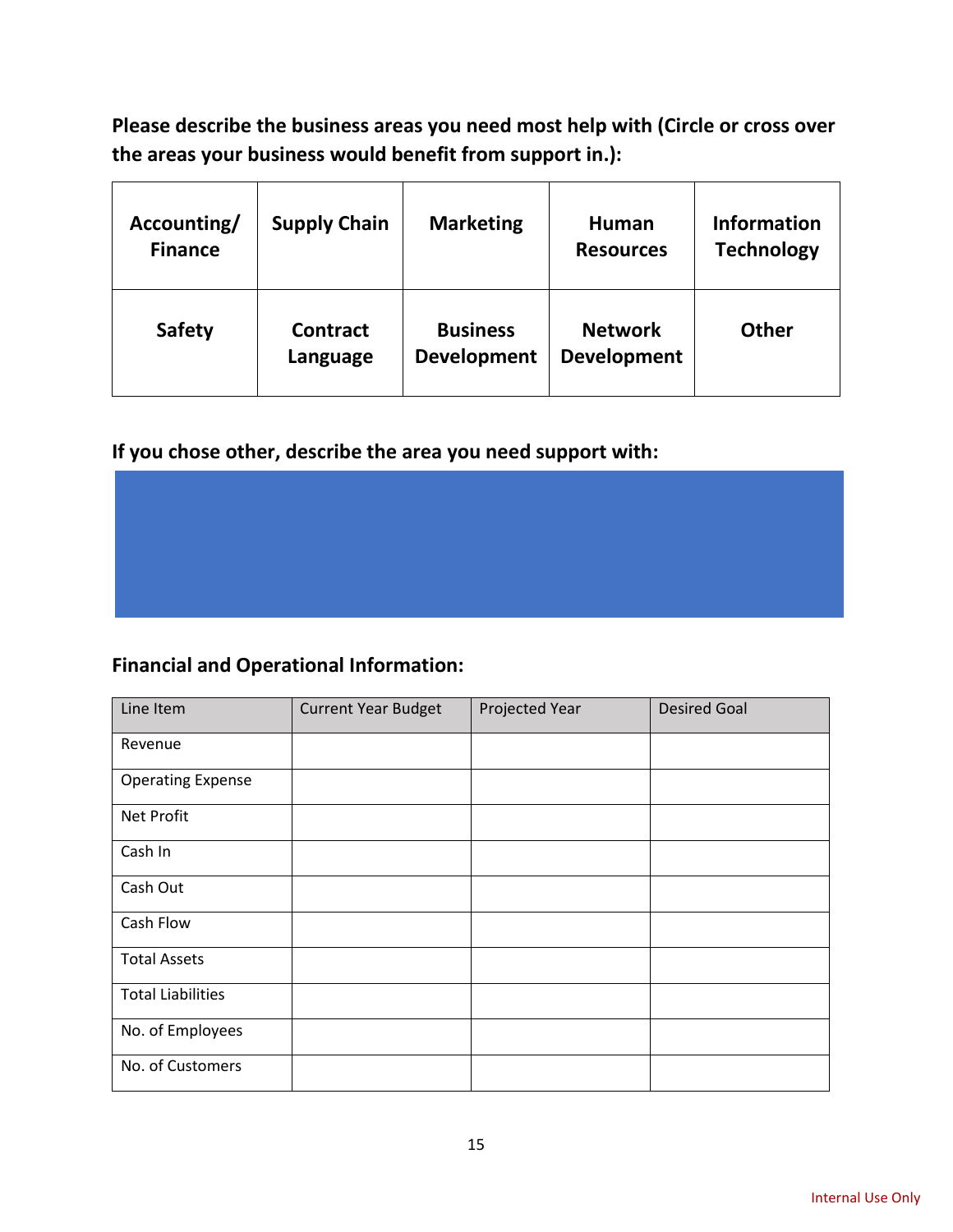**Should you be accepted to this program, you will be matched with a Vice President in Evergy and a Procurement Advocate. It is important that you think through how you will use your twelve months with your officer. Please provide a brief Executive Summary of your expectations at the end of 12 months:** 

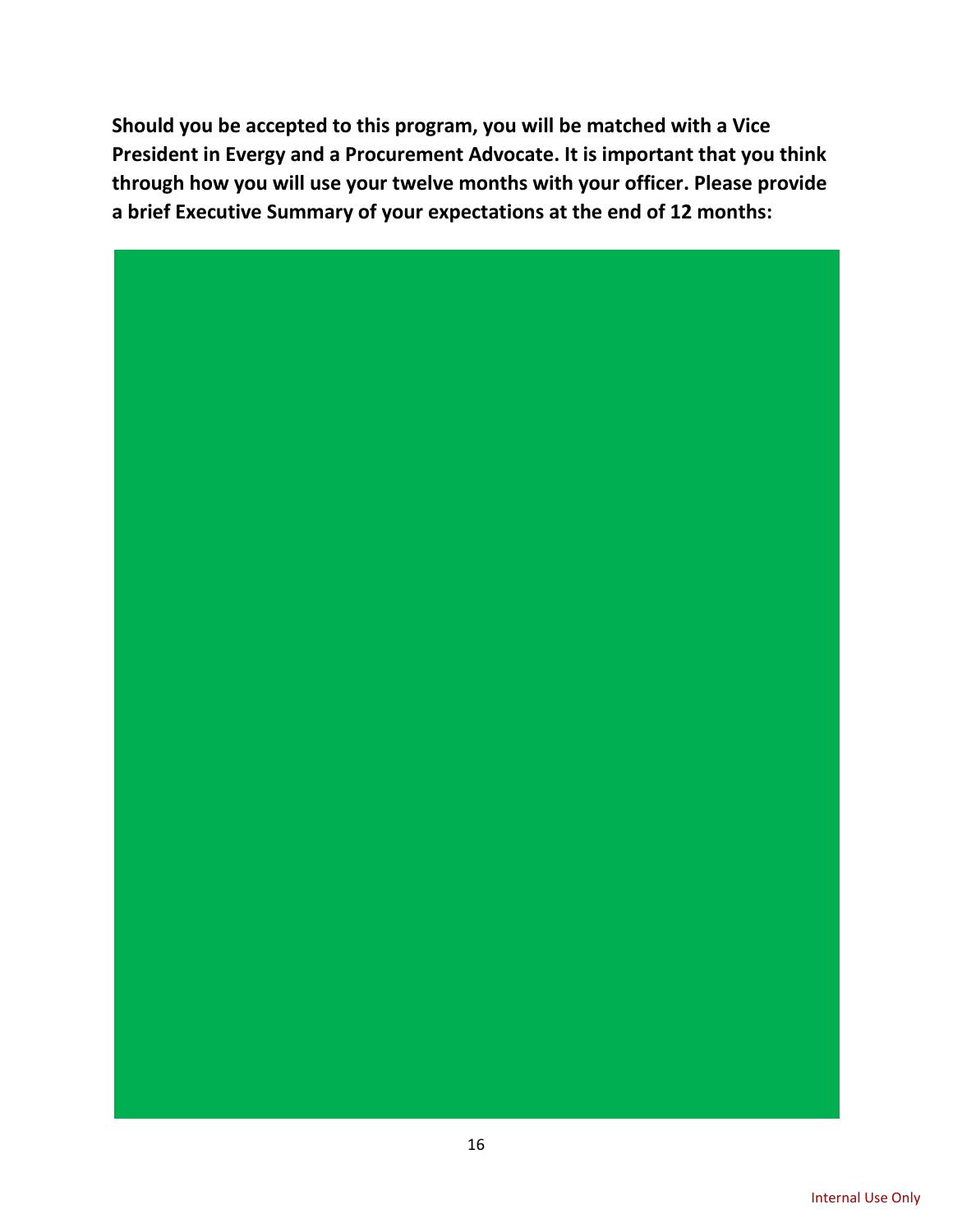**By completing this application, you agree to the following:** 

- **I will uphold the values of Evergy; safety and people first being two core values;**
- **I understand that should I be accepted to this program I am not guaranteed business with Evergy;**
- **I understand that I will provide my certification of diverse status to the Supplier Diversity managers; should I not be certified, I will begin working on my certification process;**
- **I will come prepared with a written agenda to each meeting;**
- **I will bring supporting documentation and follow-up information to each meeting to ensure progress is measured;**
- **I will be honest with my Evergy team regarding successes and failures;**
- **I am willing to share my success stories and have my photo in social media when it pertains to celebrating the Light Source program;**
- **I will communicate with the Supplier Diversity Manager if my executive is not a match;**
- **I am expected to complete an exit survey where I will address my successes and pain points during the program;**
- **If I do not comply with the expectations outlined in this document and the program brochure the program can be terminated;**
- **I understand Evergy is interested in supporting my growth, however, should I feel the program is not a good match I can stop my participation at any time with written notice.**

**\_\_\_\_\_\_\_\_\_\_\_\_\_\_\_\_\_\_\_\_\_\_\_\_\_\_\_\_\_\_\_ \_\_\_\_\_\_\_\_\_\_\_\_\_\_\_\_\_\_\_\_\_\_\_\_\_\_\_\_\_**

**Applicant Supplier Diversity Manager**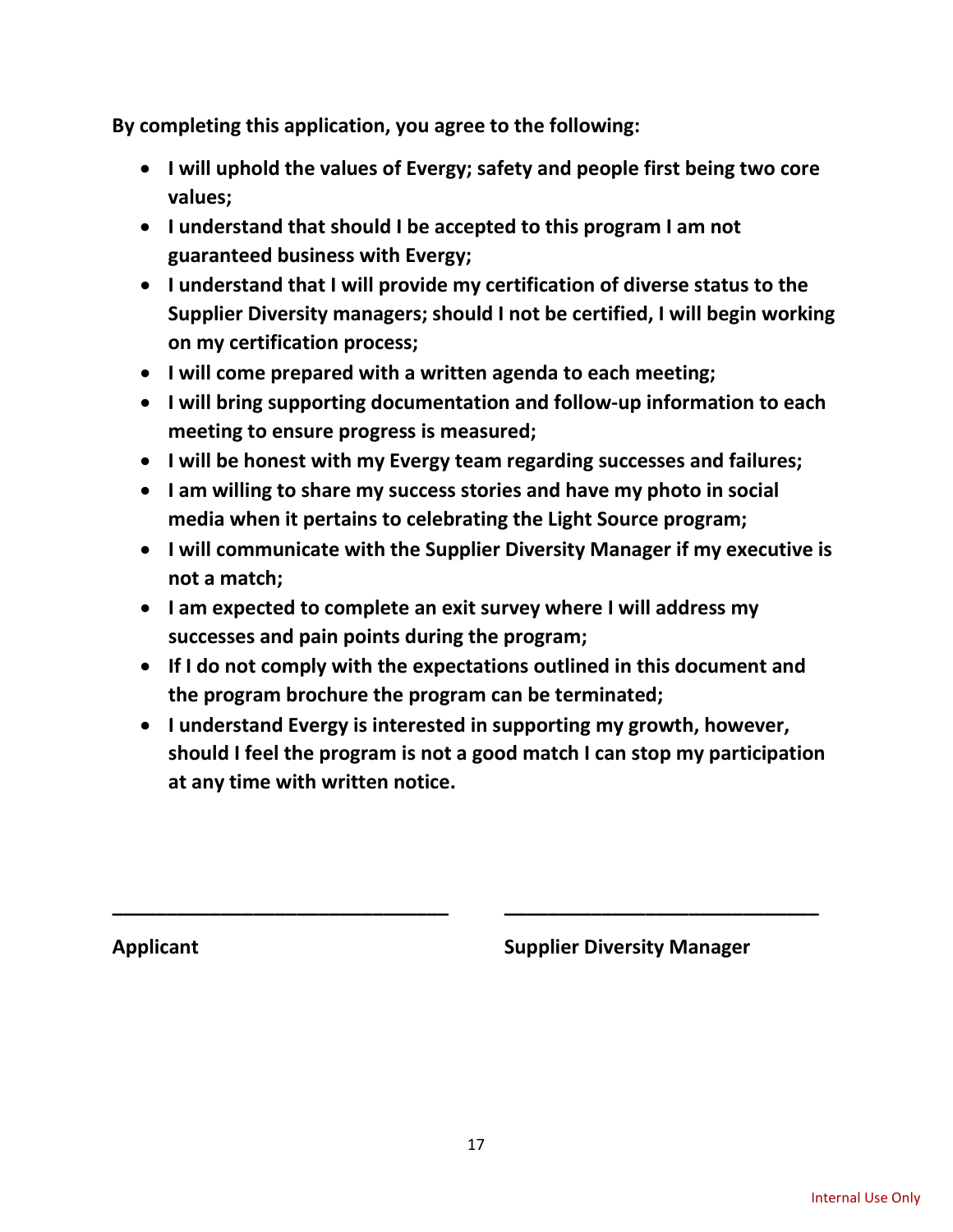# **Light Source Evaluation Document – Supplier Form**

| Date:                             |  |
|-----------------------------------|--|
| <b>Company Name:</b>              |  |
| <b>Principal Participating in</b> |  |
| <b>Light Source:</b>              |  |
| <b>Mentor:</b>                    |  |
| <b>Procurement Advocate</b>       |  |
| <b>Supplier Diversity Manager</b> |  |

**Rate the effectiveness of your Supplier Diversity Manager** *(1 is the lowest score, 10 the best possible score)***:** 

#### **Explaining the program:**

| $\mathbf{1}$ | $2^{\circ}$             | $\overline{\mathbf{3}}$ | 4                                   | 5                                              | 6 | 7 | -8 | 9 | 10 |
|--------------|-------------------------|-------------------------|-------------------------------------|------------------------------------------------|---|---|----|---|----|
|              |                         |                         |                                     | Onboarding you with the program once accepted: |   |   |    |   |    |
| $\mathbf{1}$ | $\overline{\mathbf{2}}$ | $\overline{\mathbf{3}}$ | $\overline{a}$                      | 5 <sub>5</sub>                                 | 6 | 7 | 8  | 9 | 10 |
|              |                         |                         | <b>Responding to your concerns:</b> |                                                |   |   |    |   |    |
| $\mathbf{1}$ | 2 <sup>1</sup>          | 3                       | 4                                   | 5.                                             | 6 | 7 | 8  | 9 | 10 |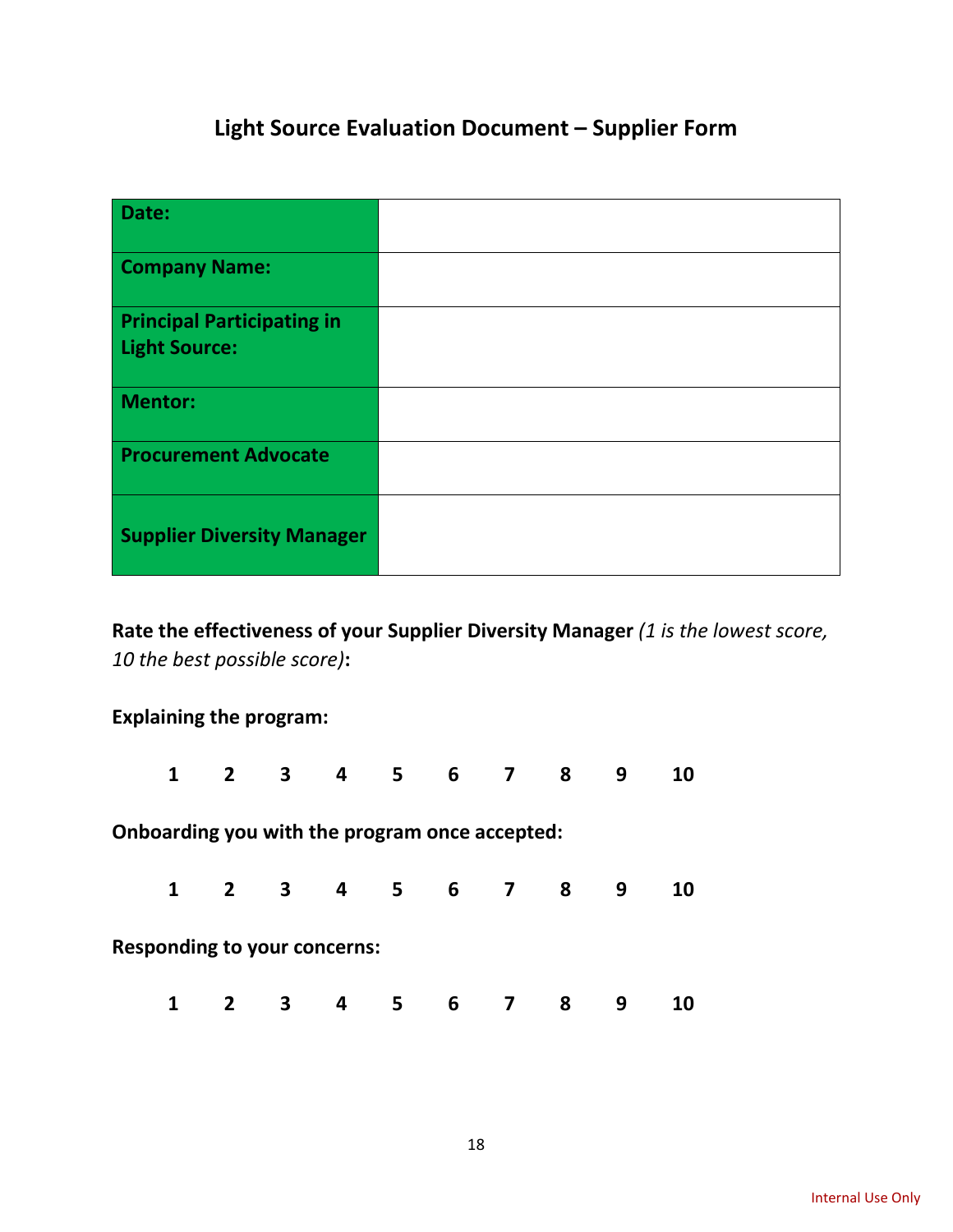#### **Comments:**

**Rate the effectiveness of your Procurement Advocate** *(1 is the lowest score, 10 the best possible score)***:** 

## **Explaining the bid process:**

| $\mathbf{1}$                        | $\overline{2}$ | 3                       | 4                       | 5  | 6 | 7                       | 8 | 9 | 10 |
|-------------------------------------|----------------|-------------------------|-------------------------|----|---|-------------------------|---|---|----|
| <b>Providing quality feedback:</b>  |                |                         |                         |    |   |                         |   |   |    |
| $\mathbf{1}$                        | $\mathbf{2}$   | $\overline{\mathbf{3}}$ | $\overline{\mathbf{4}}$ | -5 | 6 | $\overline{\mathbf{z}}$ | 8 | 9 | 10 |
| <b>Responding to your concerns:</b> |                |                         |                         |    |   |                         |   |   |    |
| $\mathbf{1}$                        | $\mathbf{2}$   | 3                       | 4                       | 5  | 6 | $\overline{\mathbf{z}}$ | 8 | 9 | 10 |

**Comments:**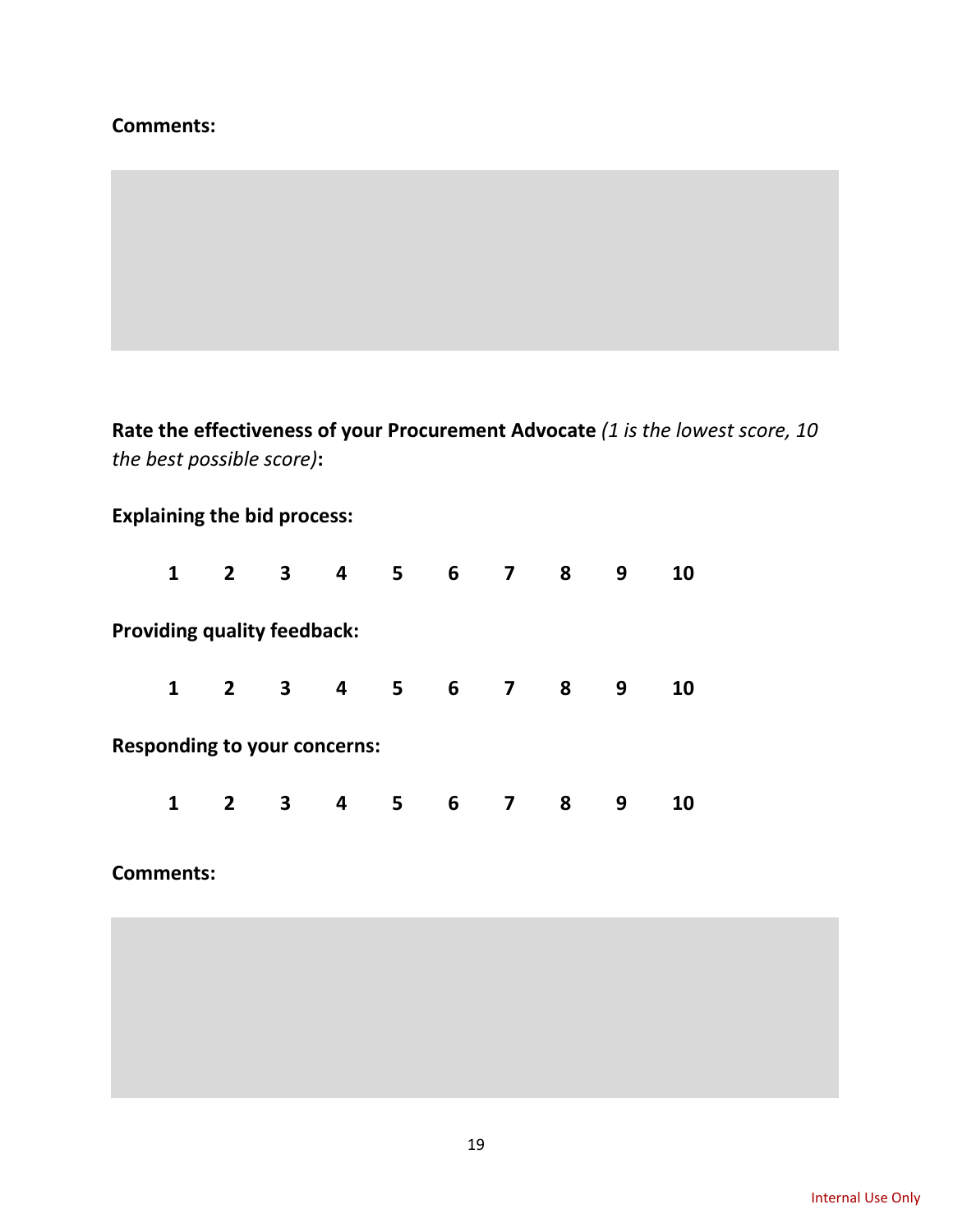**Rate the effectiveness of your Executive Mentor** *(1 is the lowest score, 10 the best possible score)***:** 

**Providing quality solutions and resources: 1 2 3 4 5 6 7 8 9 10 Developing a good relationship: 1 2 3 4 5 6 7 8 9 10 Advocating for you within the Evergy network and outside: 1 2 3 4 5 6 7 8 9 10 Helping you understand new concepts: 1 2 3 4 5 6 7 8 9 10 Integrating other Evergy staff resources when needed: 1 2 3 4 5 6 7 8 9 10**

**Comments:**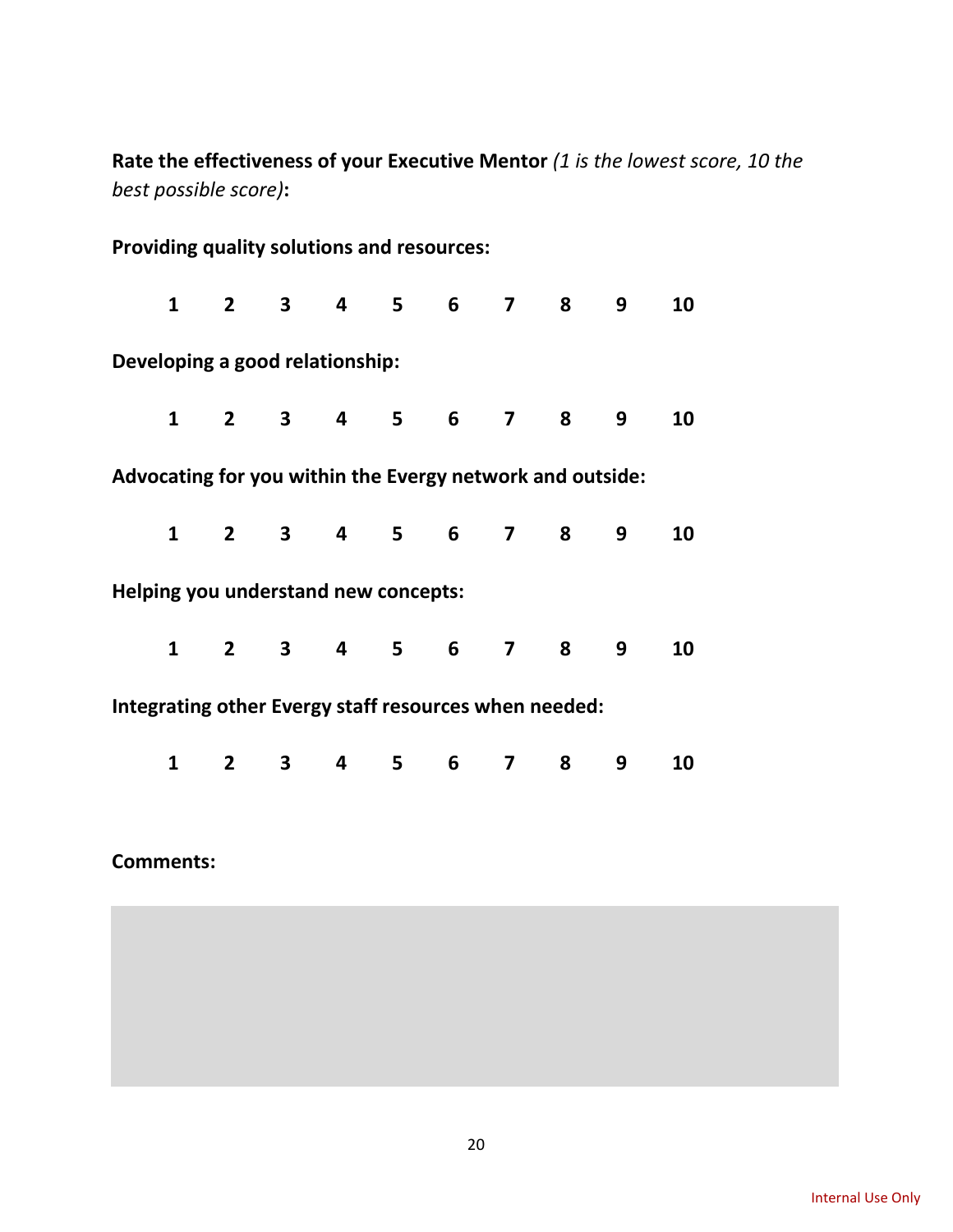**What was the best part of participating in Light Source:** 

**What was the most challenging part of participating in Light Source:**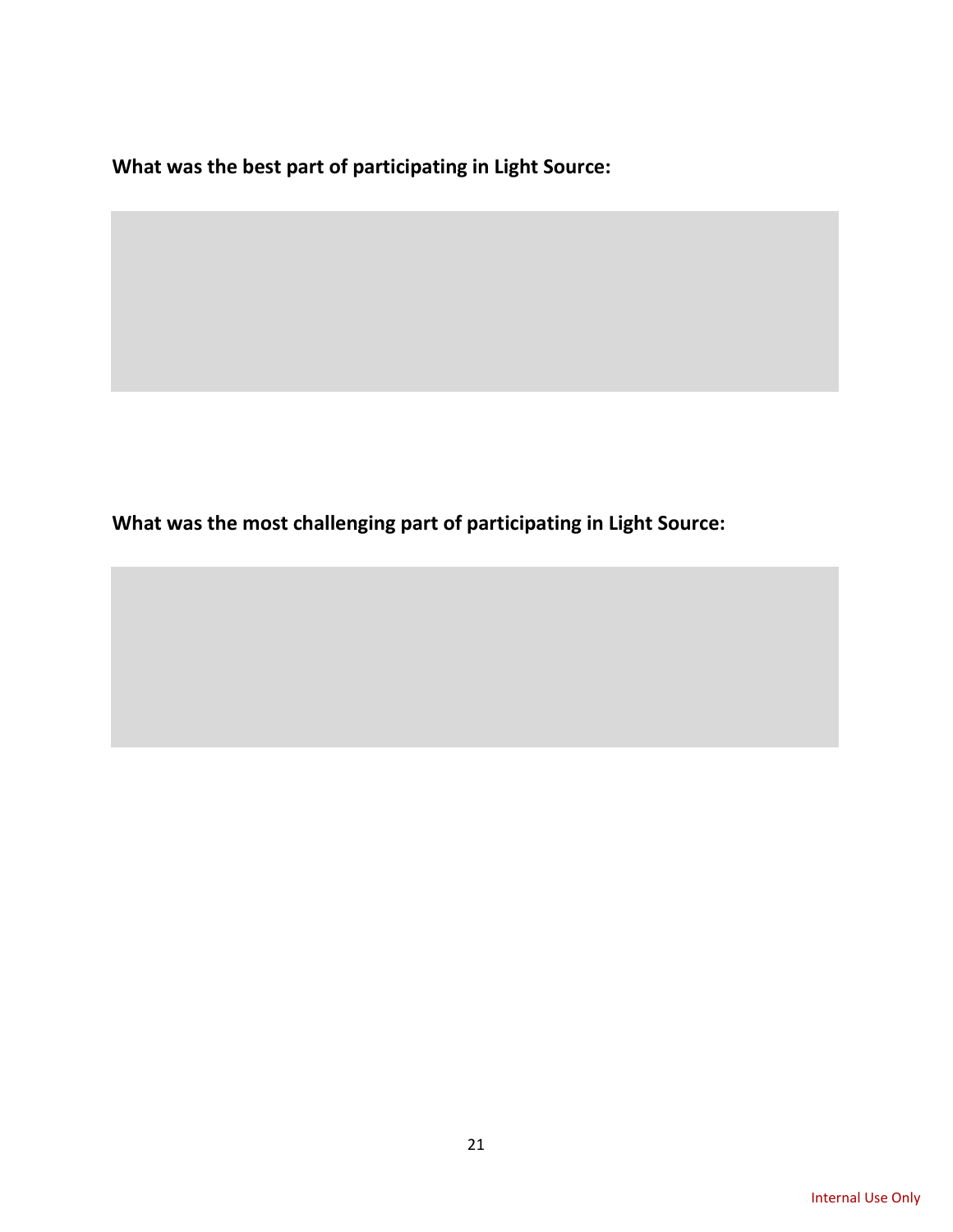# **Light Source Evaluation Document – Executive Form**

| <b>Date</b>                       |  |
|-----------------------------------|--|
| <b>Mentor</b>                     |  |
| <b>Company Name</b>               |  |
| <b>Principal Participating in</b> |  |
| <b>Light Source</b>               |  |
|                                   |  |
| <b>Procurement Advocate</b>       |  |
| <b>Supplier Diversity Manager</b> |  |

**Rate the effectiveness of your Supplier Diversity Manager** *(1 is the lowest score, 10 the best possible score)***:** 

#### **Onboarding you and your mentee:**

| $\mathbf{1}$ | $\overline{2}$ | $\overline{\mathbf{3}}$ | 4                                   | 5.                                  | 6 | 7 | 8 | 9 | 10 |
|--------------|----------------|-------------------------|-------------------------------------|-------------------------------------|---|---|---|---|----|
|              |                |                         |                                     | Supporting you through the process: |   |   |   |   |    |
| $\mathbf{1}$ | $2^{\circ}$    | $\mathbf{3}$            | $\overline{\mathbf{4}}$             | 5 <sub>5</sub>                      | 6 | 7 | 8 | 9 | 10 |
|              |                |                         | <b>Responding to your concerns:</b> |                                     |   |   |   |   |    |
| $\mathbf{1}$ | $\mathbf{2}$   | 3                       | 4                                   | 5                                   | 6 | 7 | 8 | 9 | 10 |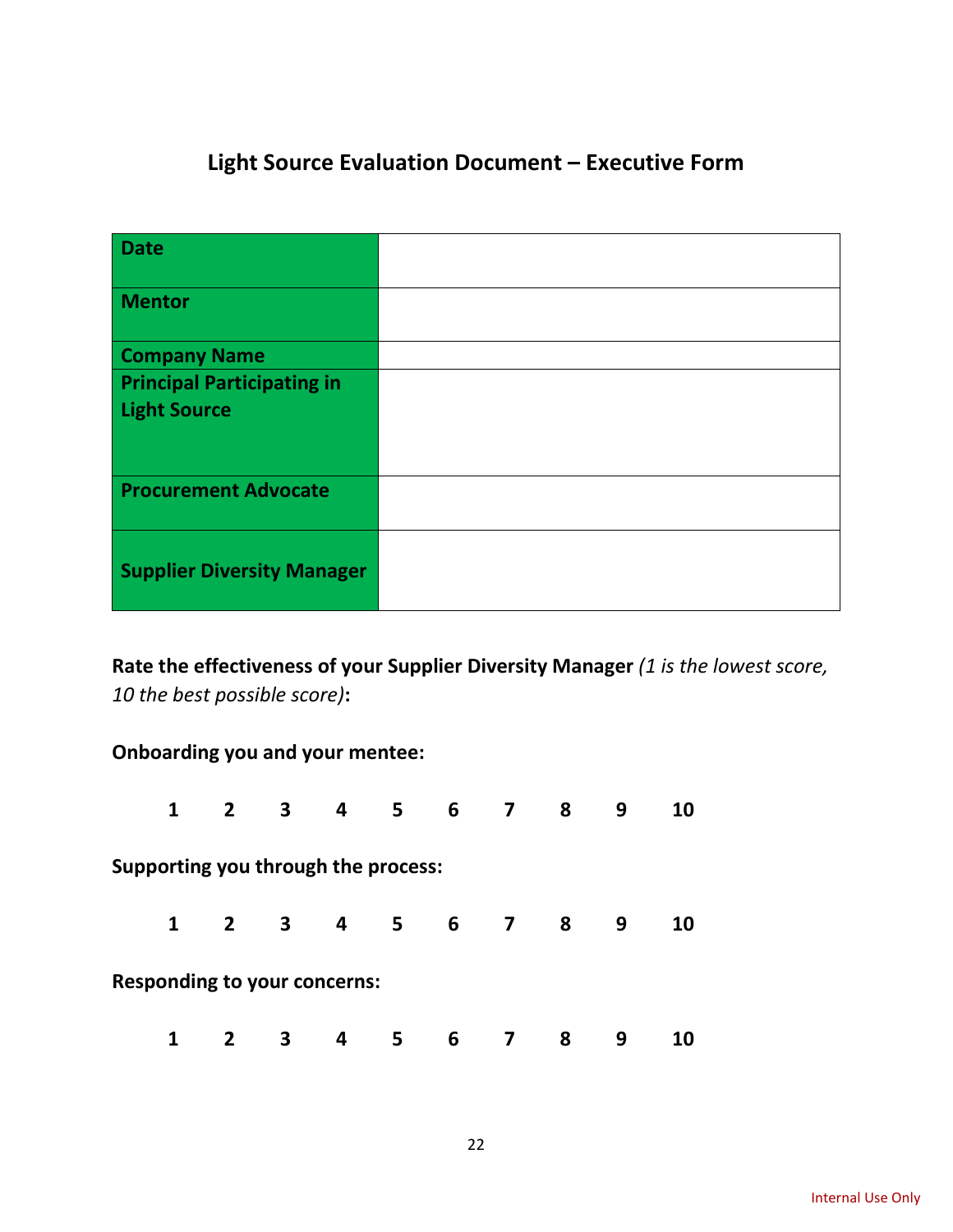#### **Comments:**

**Rate the effectiveness of your Procurement Advocate** *(1 is the lowest score, 10 the best possible score)***:** 

## **Collaborating with you as bids became available:**

| $\mathbf{1}$                        | $\overline{2}$ | $\mathbf{3}$ | 4 | 5  | 6 | 7                       | 8 | 9 | 10 |
|-------------------------------------|----------------|--------------|---|----|---|-------------------------|---|---|----|
| <b>Providing quality feedback:</b>  |                |              |   |    |   |                         |   |   |    |
| $\mathbf{1}$                        | $\mathbf{2}$   | $\mathbf{3}$ | 4 | -5 | 6 | $\overline{\mathbf{z}}$ | 8 | 9 | 10 |
| <b>Responding to your concerns:</b> |                |              |   |    |   |                         |   |   |    |
| $\mathbf{1}$                        | 2 <sup>1</sup> | 3            | 4 | 5  | 6 | 7                       | 8 | 9 | 10 |

### **Comments:**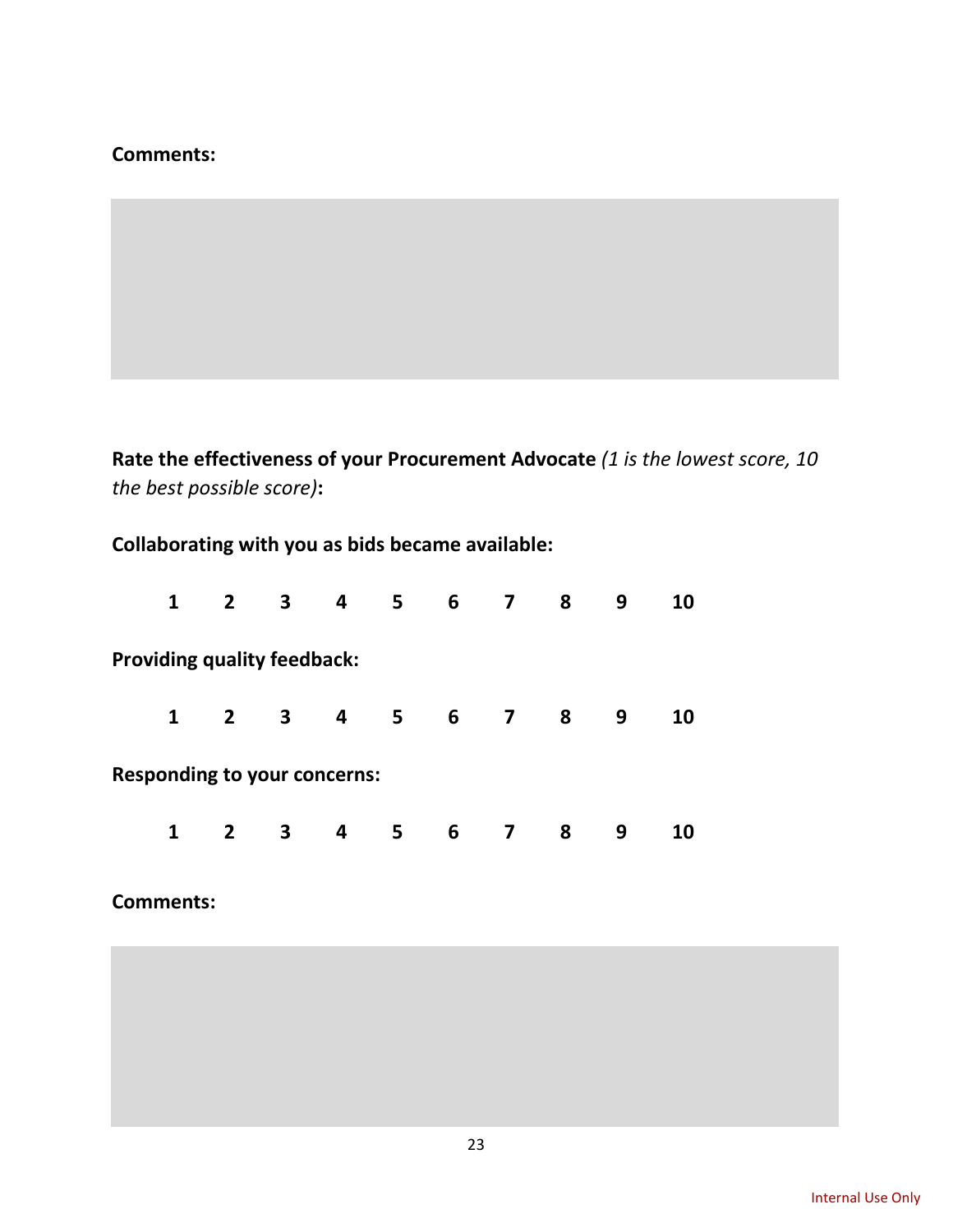**Rate the effectiveness of your Mentee** *(1 is the lowest score, 10 the best possible score)***:** 

**Showing up prepared to each meeting (written agenda prior to meetings and providing sound documentation):**

| $\mathbf{1}$                                                 | $2^{\sim}$ |                   |  | 3 4 5 6 7 8 |  | 9 | 10                                                                     |  |
|--------------------------------------------------------------|------------|-------------------|--|-------------|--|---|------------------------------------------------------------------------|--|
| Fostering a good relationship:                               |            |                   |  |             |  |   |                                                                        |  |
| $\mathbf{1}$                                                 |            | 2 3 4 5 6 7 8 9   |  |             |  |   | 10                                                                     |  |
| <b>Responding to feedback and acting on recommendations:</b> |            |                   |  |             |  |   |                                                                        |  |
|                                                              |            | 1 2 3 4 5 6 7 8 9 |  |             |  |   | 10                                                                     |  |
| Applying concepts suggested:                                 |            |                   |  |             |  |   |                                                                        |  |
| $1 \quad$                                                    |            | 2 3 4 5 6 7 8 9   |  |             |  |   | 10                                                                     |  |
|                                                              |            |                   |  |             |  |   | Integrating well with Evergy staff and external resources when needed: |  |
| $\mathbf{1}$                                                 |            | 2 3 4 5 6 7 8     |  |             |  | 9 | 10                                                                     |  |
|                                                              |            |                   |  |             |  |   |                                                                        |  |

**Comments:**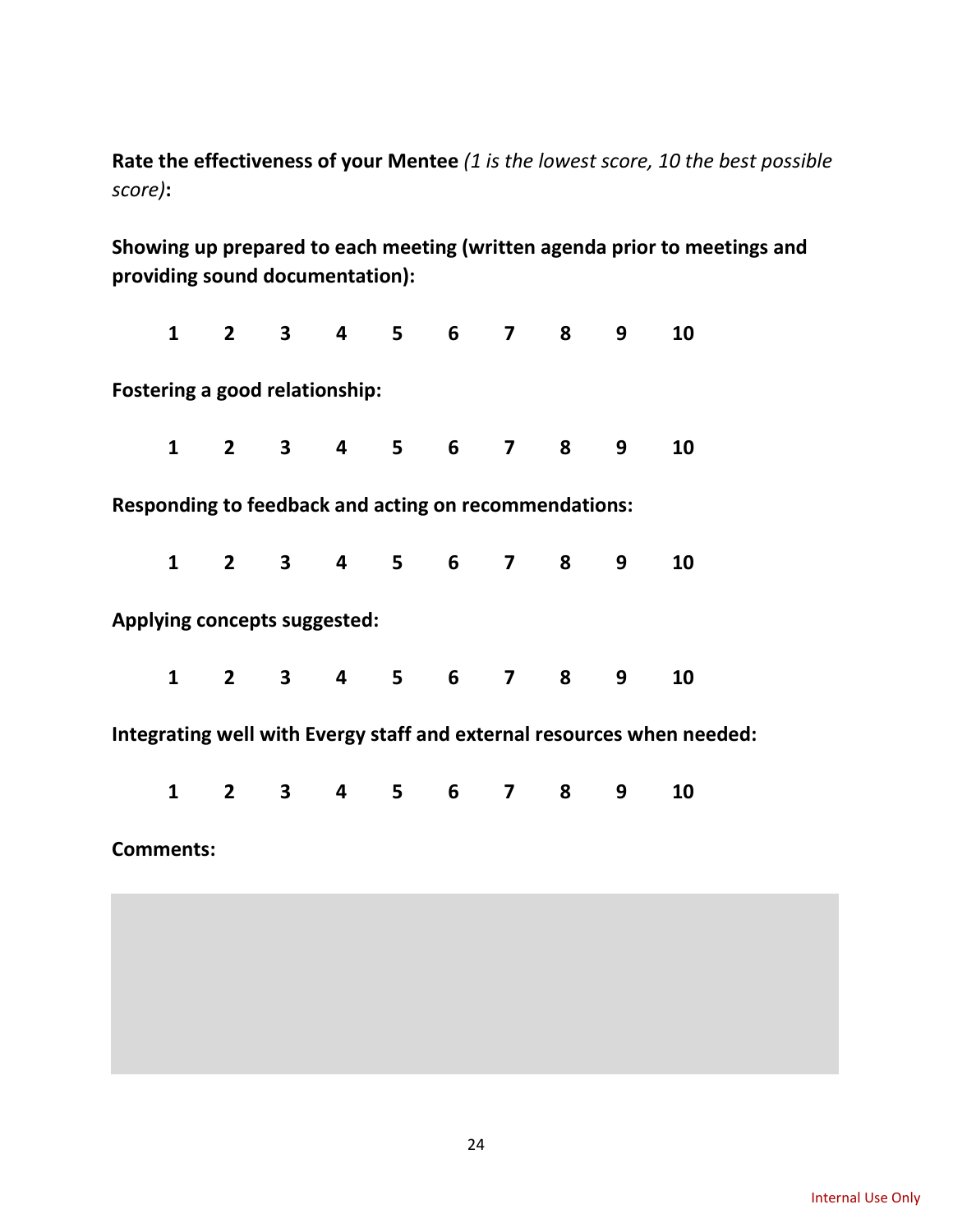**What was the best part of mentoring this supplier:** 

**What was the most challenging part of supporting this supplier:** 

**Did you achieve the goals you set for yourself?**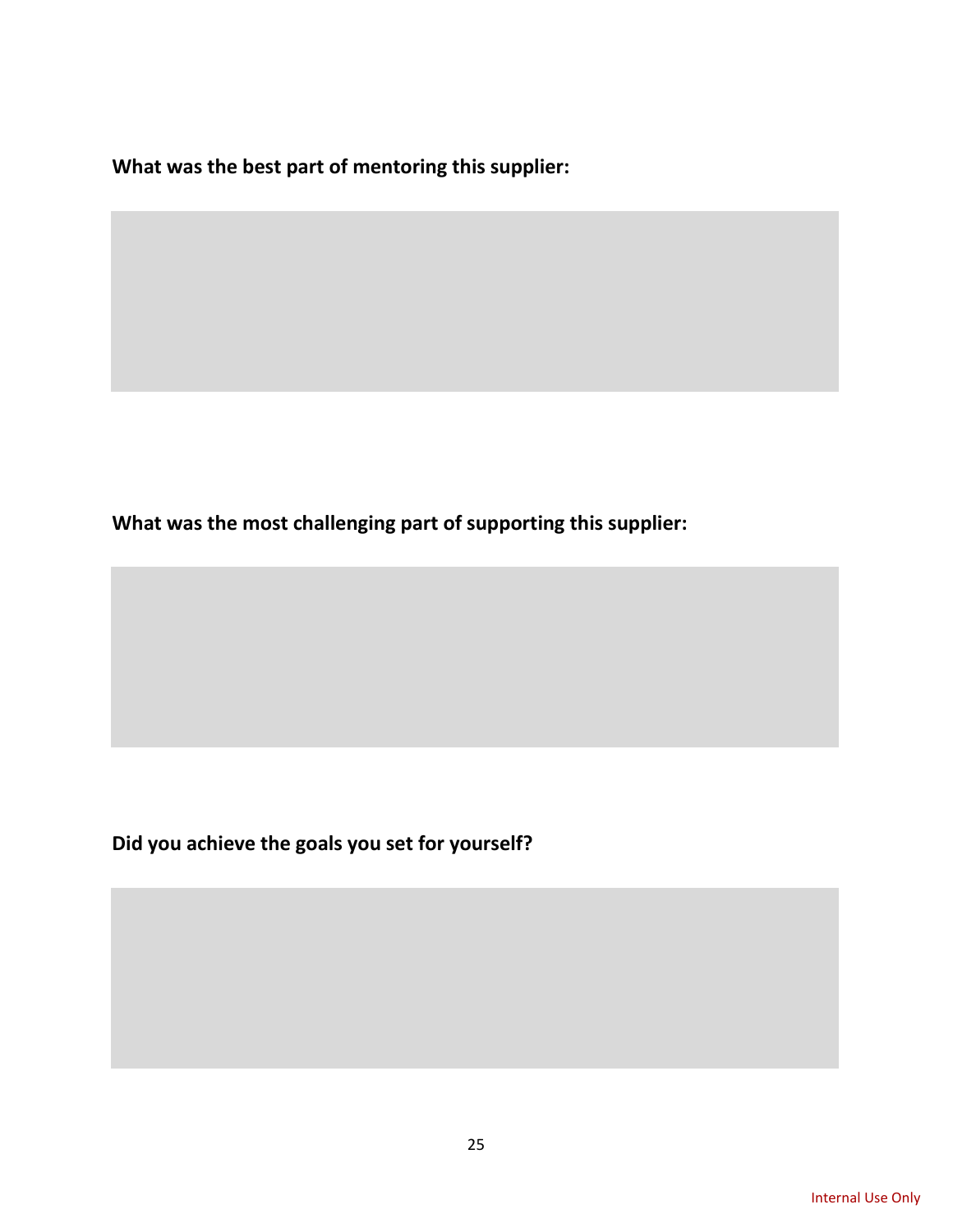### **Light Source Supplier Dashboard**

| Company       |  |
|---------------|--|
| Principal     |  |
| <b>Mentor</b> |  |
| <b>Date</b>   |  |
| <b>Period</b> |  |

*Only fill the current information, the projected numbers will be developed with your mentor.*

#### **Program Goal:**

### **Business Information:**

#### **Staff load:**

| <b>Staff Type</b> | <b>Current</b> | Projected | %Change | % of Total<br><b>Budget</b> | % Diverse<br><b>Staff</b> |
|-------------------|----------------|-----------|---------|-----------------------------|---------------------------|
| <b>Full Time</b>  |                |           |         |                             |                           |
| <b>Part Time</b>  |                |           |         |                             |                           |
| <b>Contracted</b> |                |           |         |                             |                           |

#### **Financial Position**

If you have accounting software, please provide the following documents instead of filling out these cells;

- Balance Sheet
- Profit and Loss
- Budget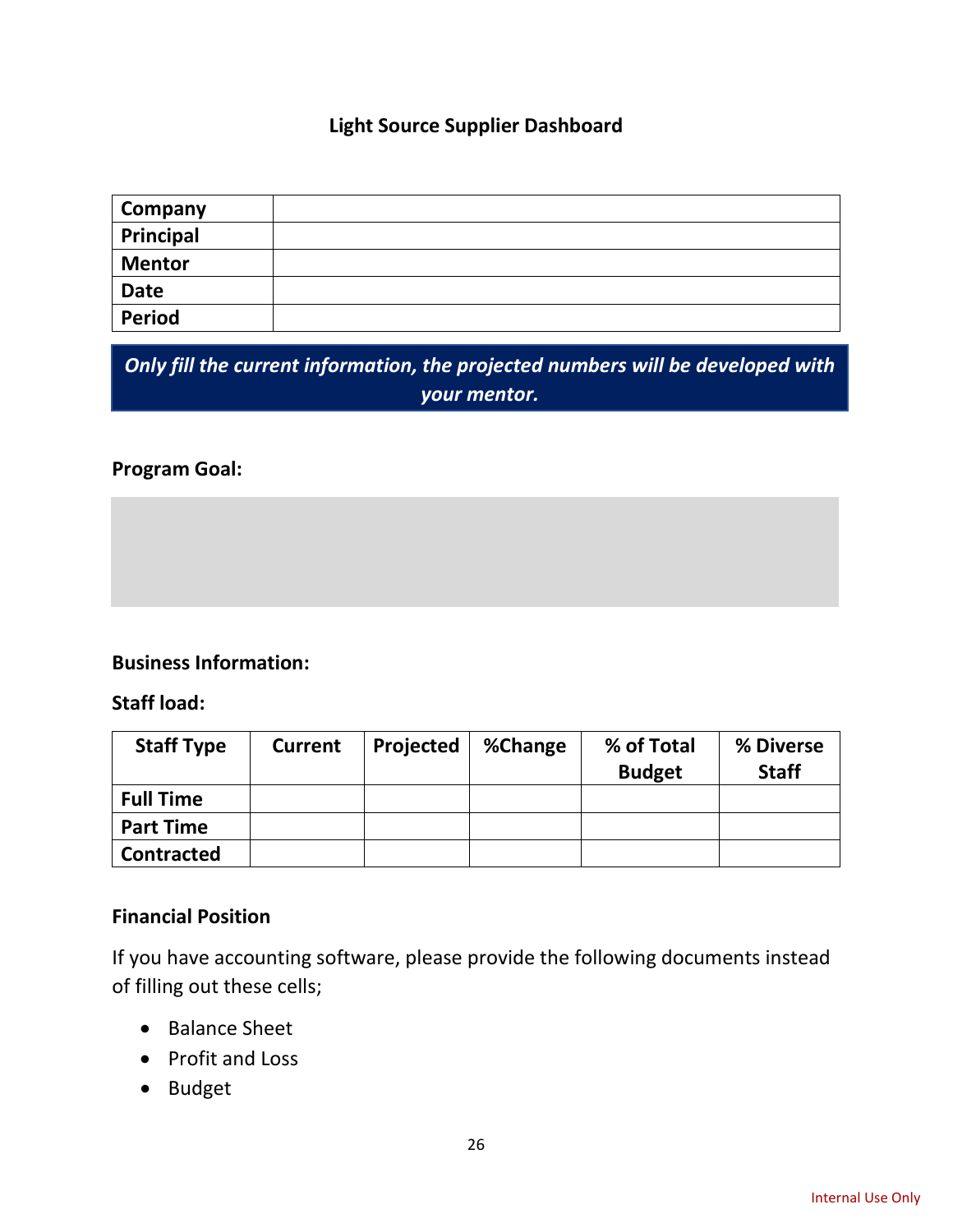## If you don't have access to these documents, please fill in the following:

| Sources of Revenue | <b>Current Year</b> | Next Year Projected | % Difference |
|--------------------|---------------------|---------------------|--------------|
|                    |                     |                     |              |
|                    |                     |                     |              |
| . پ                |                     |                     |              |
|                    |                     |                     |              |

(Feel free to use another sheet if you have more line items)

| Expenses   | <b>Current Year</b> | Next Year Projected | % Difference |
|------------|---------------------|---------------------|--------------|
|            |                     |                     |              |
| <u>. .</u> |                     |                     |              |
| . ب        |                     |                     |              |
|            |                     |                     |              |

(Feel free to use another sheet if you have more line items.)

| Receivables | <b>Current Year</b> | Next Year Projected | % Difference |
|-------------|---------------------|---------------------|--------------|
|             |                     |                     |              |
|             |                     |                     |              |
|             |                     |                     |              |
|             |                     |                     |              |

(Feel free to use another sheet if you have more line items.) (Receivables are the total amount of work you have billed and is unpaid.)

| Liabilities | <b>Current Year</b> | Next Year Projected | % Difference |
|-------------|---------------------|---------------------|--------------|
| . .         |                     |                     |              |
|             |                     |                     |              |
| <u>. .</u>  |                     |                     |              |
|             |                     |                     |              |

(Feel free to use another sheet if you have more line items.) (Liabilities are amounts you owe, loans, vacation and sick time, money that is assigned to something, etc.)

| Available Cash       | Last Year (Year End) | Projected This Year | % Difference |
|----------------------|----------------------|---------------------|--------------|
| Revenue (Under) Over |                      |                     |              |
| Expenses             |                      |                     |              |